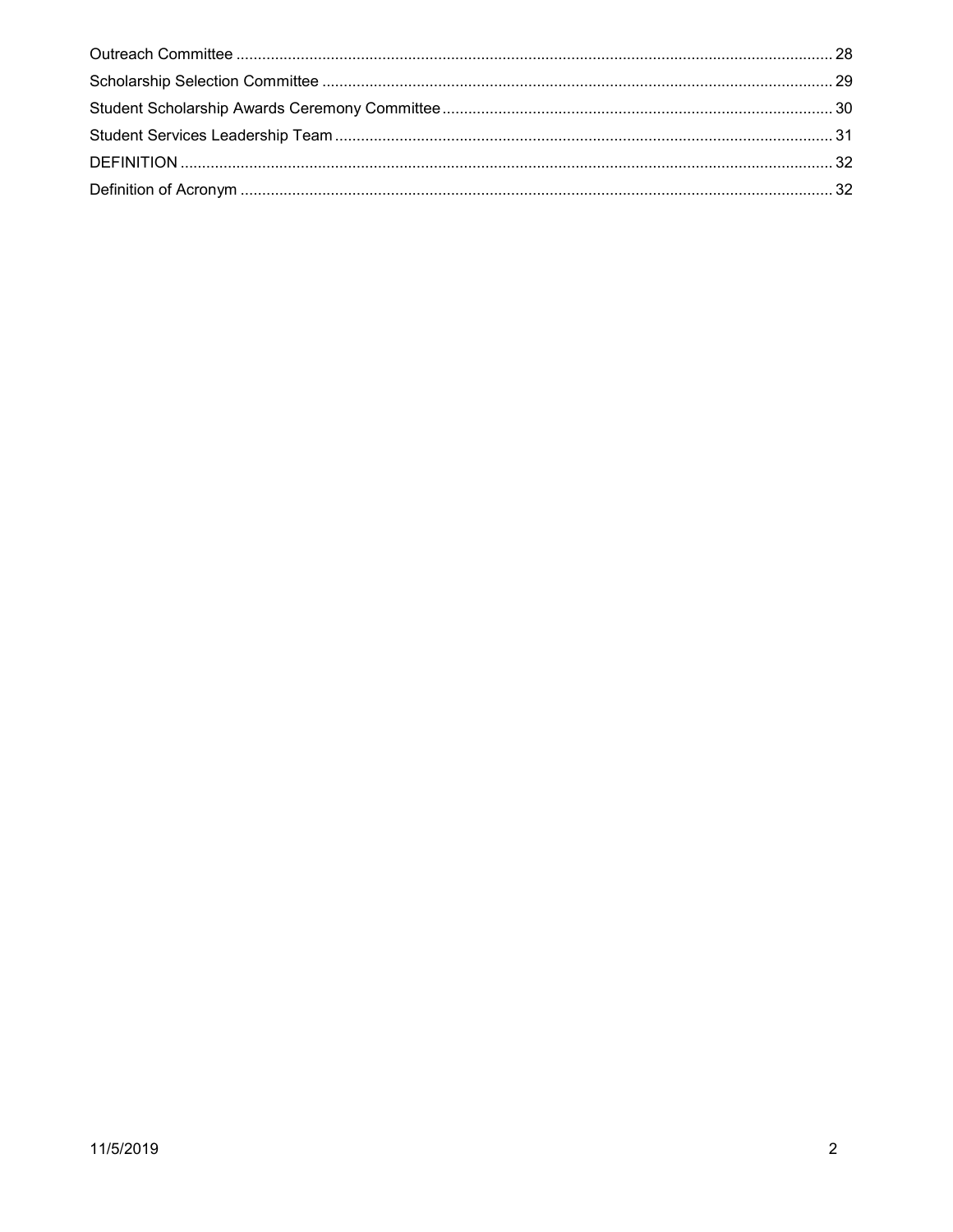# <span id="page-2-0"></span>**GOVERNANCE COMMITTEES**

#### <span id="page-2-1"></span>**Academic Senate**

Serves as policy making body for the Academic Senate; promotes the general welfare of Skyline College, its faculty, and the San Mateo County Community College District; represents the faculty in making recommendations to the administration of the College and the District Board of Trustees with respect to academic and professional matters; works toward the development and improvement of professional standards; provides for continuous study of faculty and College problems.

| 2018-2019                                           | 2019-2020                                 |
|-----------------------------------------------------|-------------------------------------------|
| Membership (elected by faculty)                     | Membership (elected by faculty)           |
|                                                     |                                           |
| Kathryn Browne, President                           | Kathryn Browne, President                 |
| Jesse Raskin, Vice President                        | Jesse Raskin, Vice President              |
| Terrence Chang, Secretary                           | Jing Folsom, Secretary                    |
| Mustafa Popal, Treasurer                            | Mustafa Popal, Treasurer                  |
|                                                     |                                           |
| Leigh Anne Shaw, Past President                     |                                           |
|                                                     | <b>Committee Chairs:</b>                  |
| Committee Chairs:                                   | Jessica Hurless, Chair, Curriculum        |
| Jessica Hurless, Chair, Curriculum                  | Nathan Jones, Chair, Ed Policy            |
| Nathan Jones, Chair, Ed Policy                      | Rika Yonamura-Fabian, Chair, Professional |
| Rika Fabian, Chair, Professional Personnel          | Personnel                                 |
| <b>Division Representatives:</b>                    | <b>Division Representatives:</b>          |
| Dick Clair, BEPP                                    | Carina Anttila-Suarez, SMT                |
| Barbara Cozonkoff, Adjunct                          | Younga Choi, SMT                          |
| Lisa Cresson, Adjunct                               | Dick Clair, BEPP                          |
| Jarrod Feiner, Language Arts                        | Barbara Cozonkoff, Adjunct                |
|                                                     | Lisa Cresson, Adjunct, Spring             |
| Bridget Fischer, SS/CA                              |                                           |
| Jing Folsom, SMT                                    | Jacquie Escobar, COUN                     |
| Carla Grandy, SMT                                   | Jarrod Feiner, Language Arts              |
| Dan Ming, BEPP                                      | Bridget Fischer, SS/CA                    |
| Courtney Mogg, Counseling                           | Filipp Gleyzer, BEPP                      |
| Bianca Rowden-Quince, ASLT                          | Jennifer Merrill, SS/CA                   |
| Gabe Saucedo, KAD                                   | Suzanne Poma, COUN                        |
| Amber Steele, KAD                                   | Bianca Rowden-Quince, ASLT                |
| Erinn Struss, Language Arts                         | Tim Rottenberg, Adjunct - Fall            |
| <b>Richard Torres, Counseling</b>                   | Cassidy Ryan, CTE                         |
| John Ulloa, SS/CA                                   | Amber Steele, KAD                         |
| Ronda Wimmer, CTE Liaison                           | Erinn Struss, Language Arts               |
|                                                     | Pia Walawalkar, ASLT                      |
| <b>Non-voting Representative</b>                    |                                           |
| Bianca Rowden-Quince (AFT)                          | <b>Non-voting Representative</b>          |
| Michelle Chee (ASSC)                                | Paul Bissember - AFT                      |
| Sherrie Prasad & Michele Haggar (Classified Senate) | Alejandro Guzman - ASSC                   |
|                                                     | Nathan Jones - SEEED                      |
| Meeting Date/Time/Location                          | Bianca Rowden-Quince - OER                |
| First and Third Thursdays of the month              | Classified Senate - TBD                   |
| $2:10 - 4:00$ p.m.                                  | <b>Student Equity - TBD</b>               |
| Building 6, Room 6203                               |                                           |
|                                                     | <b>Meeting Date/Time/Location</b>         |
|                                                     | First and Third Thursdays of the month    |
|                                                     | $2:10 - 4:00 p.m.$                        |
|                                                     |                                           |
|                                                     | Building 6, Room 6203                     |
|                                                     |                                           |
|                                                     |                                           |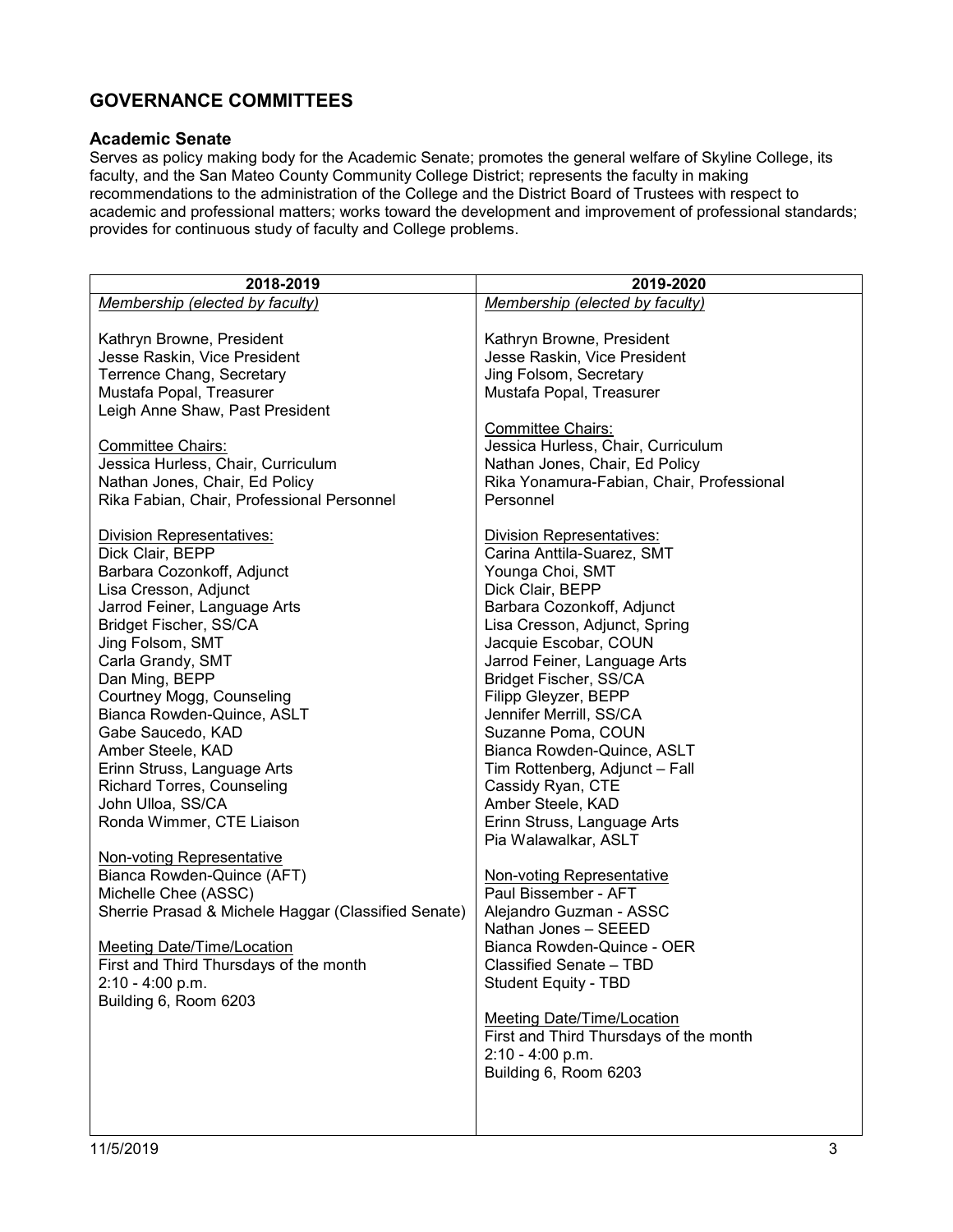### <span id="page-3-0"></span>**Curriculum Committee**

The Curriculum Committee carries on regular review of the entire College curriculum; considers for recommendation all matters of administrative policy concerning the curriculum; considers for recommendation proposals for new courses and programs; recommends action on all deletions, classifications and changes in courses and programs.

| 2018-2019                                                                                                                                                                                                                                                                                                                                    | 2019-2020                                                                                                                                                                                                                                                                                                                                  |
|----------------------------------------------------------------------------------------------------------------------------------------------------------------------------------------------------------------------------------------------------------------------------------------------------------------------------------------------|--------------------------------------------------------------------------------------------------------------------------------------------------------------------------------------------------------------------------------------------------------------------------------------------------------------------------------------------|
| Membership (one to two elected faculty                                                                                                                                                                                                                                                                                                       | Membership (one to two elected faculty                                                                                                                                                                                                                                                                                                     |
| representatives from each division)                                                                                                                                                                                                                                                                                                          | representatives from each division)                                                                                                                                                                                                                                                                                                        |
| Jessica Hurless, Chair                                                                                                                                                                                                                                                                                                                       | Jessica Hurless, Chair                                                                                                                                                                                                                                                                                                                     |
| Janelle Barbier, SMT Rep<br>Anthony Brunicardi, KAD Rep<br>Jacqueline Escobar, COUN Rep<br>Kathleen Feinblum, LA Rep<br>Jan Fosberg, KAD Rep<br>David Hasson, SMT Rep<br>Lorna Jones, GLPS Rep                                                                                                                                               | Kristina Brower, BEPP Rep<br>Anthony Brunicardi, KAD Rep<br>Jacqueline Escobar, COUN Rep<br>Kathleen Feinblum, LA Rep<br>Safiyyah Forbes, SMT Rep<br>Jan Fosberg, KAD Rep<br>David Hasson, SMT Rep                                                                                                                                         |
| Poh Kim Lim, ASLT Rep<br>Jude Navari, SS/CA Rep<br>Cassidy Ryan, BEPP Rep<br>Alberto Santellan, COUN Rep<br>Hellen Zhang, BEPP Rep                                                                                                                                                                                                           | Poh Kim Lim, ASLT Rep<br>Jude Navari, SS/CA Rep<br>Alberto Santellan, COUN Rep<br>Arthur Takayama, SS/CA Rep<br>Hellen Zhang, BEPP Rep                                                                                                                                                                                                     |
| VACANT, SS/CA Rep                                                                                                                                                                                                                                                                                                                            |                                                                                                                                                                                                                                                                                                                                            |
| Ex Officio Members<br>Marianne Beck, Articulation Officer<br>Sara Benchohra, ASSC Rep<br>Christopher Collins, Distance Education Liaison<br>Luis Escobar, Dean, Counseling<br>Adriana Johnston, Classified Senate Rep<br>Andrea Mendez, ASSC Rep<br>William Minnich, Dean of Enrollment Services<br>Jennifer Taylor-Mendoza, VP, Instruction | Ex Officio Members<br>Marianne Beck, Articulation Officer<br>Christopher Collins, Distance Education Liaison<br>Luis Escobar, Dean, Counseling<br>Carlos Ungo, ASSC Rep<br>Adriana Johnston, Classified Senate Rep<br>William Minnich, Dean of Enrollment Services<br>Jennifer Taylor-Mendoza, VP, Instruction<br>Sherrie Prasad, Recorder |
| Sherrie Prasad, Recorder<br>Maria Norris, Staff Support to Curriculum Committee                                                                                                                                                                                                                                                              | Maria Norris, Staff Support to Curriculum Committee                                                                                                                                                                                                                                                                                        |
|                                                                                                                                                                                                                                                                                                                                              | <b>Meeting Date/Time/Location</b><br>First and Third Wednesday of the month                                                                                                                                                                                                                                                                |
| <b>Meeting Date/Time/Location</b>                                                                                                                                                                                                                                                                                                            | $2:10 - 4:00$ p.m.                                                                                                                                                                                                                                                                                                                         |
| First and Third Wednesday of the month                                                                                                                                                                                                                                                                                                       | Building 4, Room 4301                                                                                                                                                                                                                                                                                                                      |
| $2:10 - 4:00$ p.m.<br>Building 4, Room 4301                                                                                                                                                                                                                                                                                                  |                                                                                                                                                                                                                                                                                                                                            |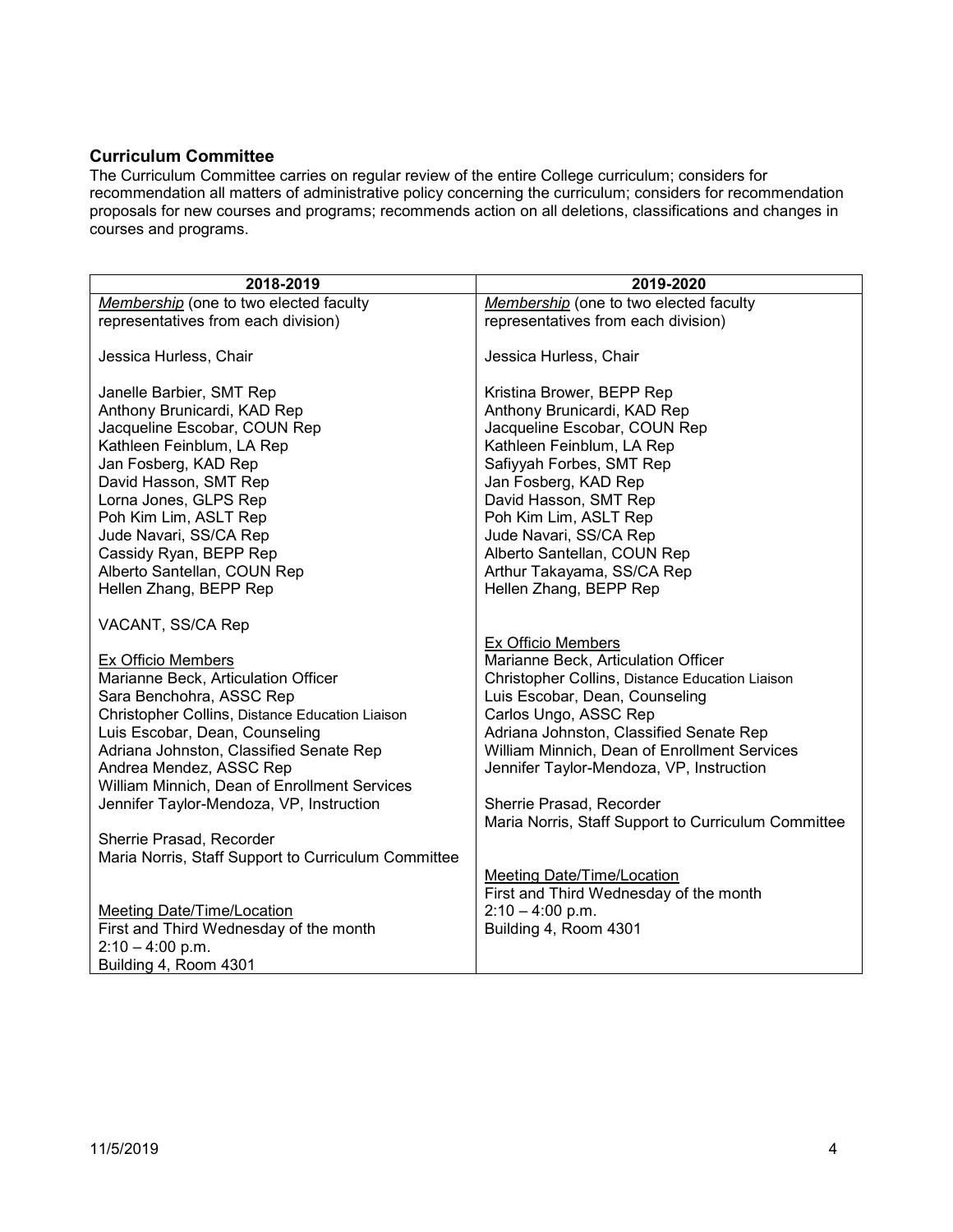### <span id="page-4-0"></span>**Educational Policy Committee**

This committee considers for recommendation all matters of educational policy including academic standards, probation, disqualification, readmissions policies, grading procedures, matriculation, student behavior, and student grievance procedures; considers for recommendation all matters of administrative policy concerning educational policy, including policies of the Office of Instruction and the Office of Student Services.

| 2018-2019                                                                                                                                                                                                                                                                                                                                    | 2019-2020                                                                                                                                                                                                                                                                                                                          |
|----------------------------------------------------------------------------------------------------------------------------------------------------------------------------------------------------------------------------------------------------------------------------------------------------------------------------------------------|------------------------------------------------------------------------------------------------------------------------------------------------------------------------------------------------------------------------------------------------------------------------------------------------------------------------------------|
| Membership (one elected faculty representative from<br>each division)                                                                                                                                                                                                                                                                        | Membership (one elected faculty representative from<br>each division)                                                                                                                                                                                                                                                              |
| Nathan Jones, Chair                                                                                                                                                                                                                                                                                                                          | Nathan Jones, Chair                                                                                                                                                                                                                                                                                                                |
| Jim Bowsher, LA Rep<br>Carlos Colombetti, SS/CA Rep<br>Michael Cross, LA Rep<br>Luis Escobar, Dean, Counseling<br>Rayne Frantzen, ASSC Rep<br>Michele Haggar, Classified Senate Rep<br>Rick Hough, SMT Rep<br>William Minnich, Dean, Enrollment Services<br>Joseph Morello, Jr., Dean, KAD<br>Hui Pate, BEPP Rep<br>Marisa Thigpen, ASLT Rep | Marianne Beck, Classified Rep<br>Carlos Colombetti, SS/CA Rep<br>Michael Cross, LA Rep<br>Luis Escobar, Dean, Counseling<br>Rick Hough, SMT Rep<br>Michael Kane, Dean BEPP<br>William Minnich, Dean, Enrollment Services<br>Hui Pate, BEPP Rep<br>Jessielyn Pil, ASSC Rep<br>Carlos Romero, Counseling<br>Marisa Thigpen, ASLT Rep |
| Vacant, COUN Rep<br>Vacant, COUN Rep                                                                                                                                                                                                                                                                                                         | Ex Officio Members<br>Angélica Garcia, VP Student Services                                                                                                                                                                                                                                                                         |
| Ex Officio Members<br>Angélica Garcia, VP Student Services                                                                                                                                                                                                                                                                                   | Meeting Date/Time/Location<br>First Tuesday of month<br>$2:00 - 3:00$ p.m.                                                                                                                                                                                                                                                         |
| <b>Meeting Date/Time/Location</b><br>First Tuesday of month<br>$2:00 - 3:00$ p.m.<br>Building 6, Room 6205                                                                                                                                                                                                                                   | Building 6, Room 6205                                                                                                                                                                                                                                                                                                              |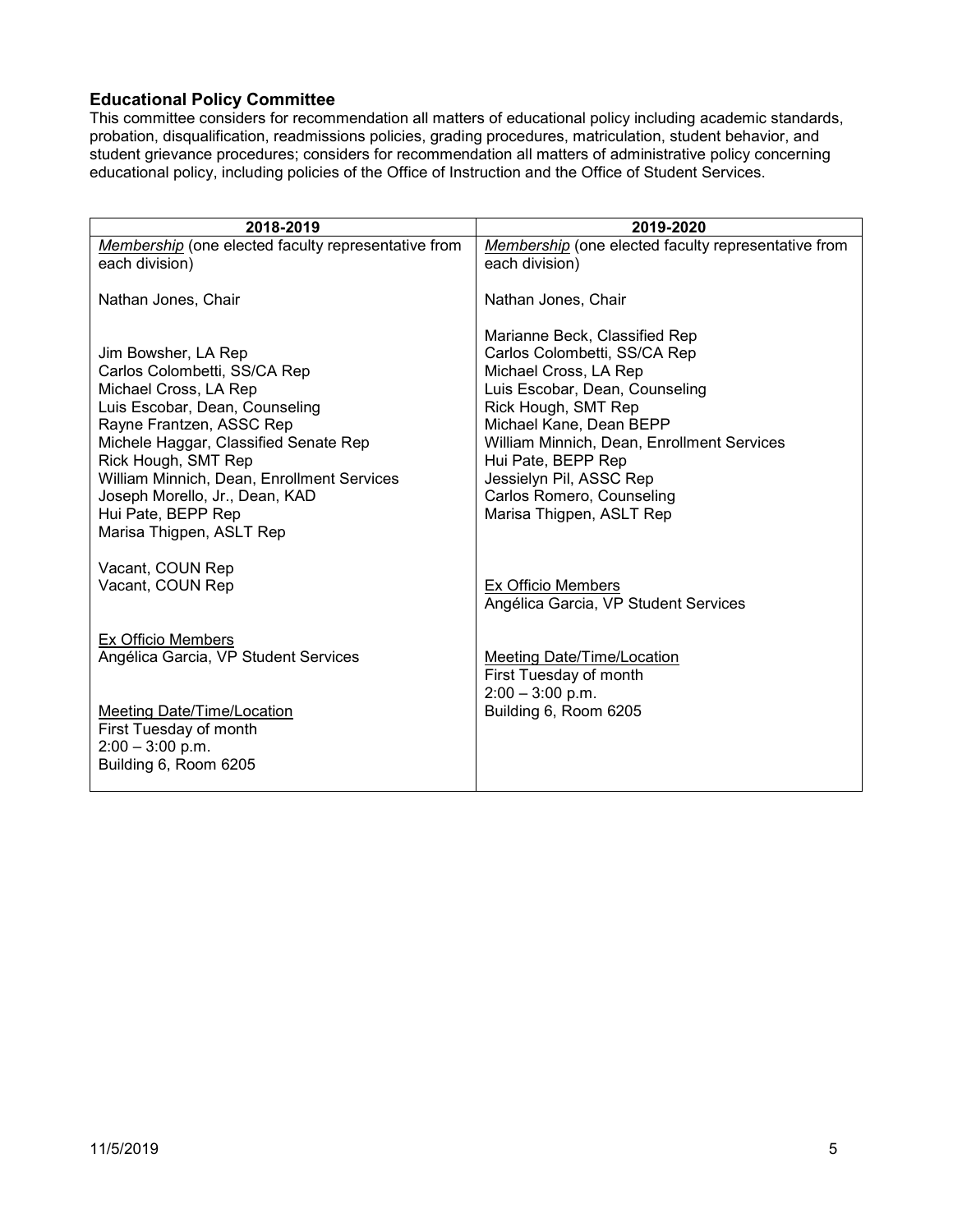#### <span id="page-5-0"></span>**Professional Personnel Committee**

This committee promotes staff development and professional growth; considers questions of professional ethics; reviews and makes recommendations concerning Program Improvement Funds and other faculty proposals as necessary; makes recommendations concerning faculty awards; reviews and recommends faculty development projects as required.

| 2018-2019                                                             | 2019-2020                                                             |
|-----------------------------------------------------------------------|-----------------------------------------------------------------------|
| Membership (one elected faculty representative from<br>each division) | Membership (one elected faculty representative from<br>each division) |
|                                                                       |                                                                       |
| Rika Fabian, Chair                                                    | Rika Fabian, Chair                                                    |
| Shari Bookstaff, SMT                                                  | Shari Bookstaff, SMT                                                  |
| Zaid Ghori, GLPS                                                      | Zaid Ghori, GLPS                                                      |
| Michelle Hawkins, SS/CA                                               | Michelle Hawkins, SS/CA                                               |
| Nancy Kaplan-Beigel, LA                                               | Nina Floro, LA                                                        |
| Nathaniel Nevado, COUN                                                | Nathaniel Nevado, COUN                                                |
| Regina Mitchell, BEPP                                                 | Regina Mitchell, BEPP                                                 |
| Amber Steele, KAD                                                     |                                                                       |
|                                                                       | Ex Officio Members                                                    |
| Ex Officio Members                                                    | Chris Gibson, Dean, Language Arts                                     |
| Chris Gibson, Dean, Language Arts                                     |                                                                       |
|                                                                       | Meeting Date/Time/Location                                            |
| <b>Meeting Date/Time/Location</b>                                     | Meets one or more times a semester.                                   |
| Meets one or more times a semester.                                   |                                                                       |
|                                                                       |                                                                       |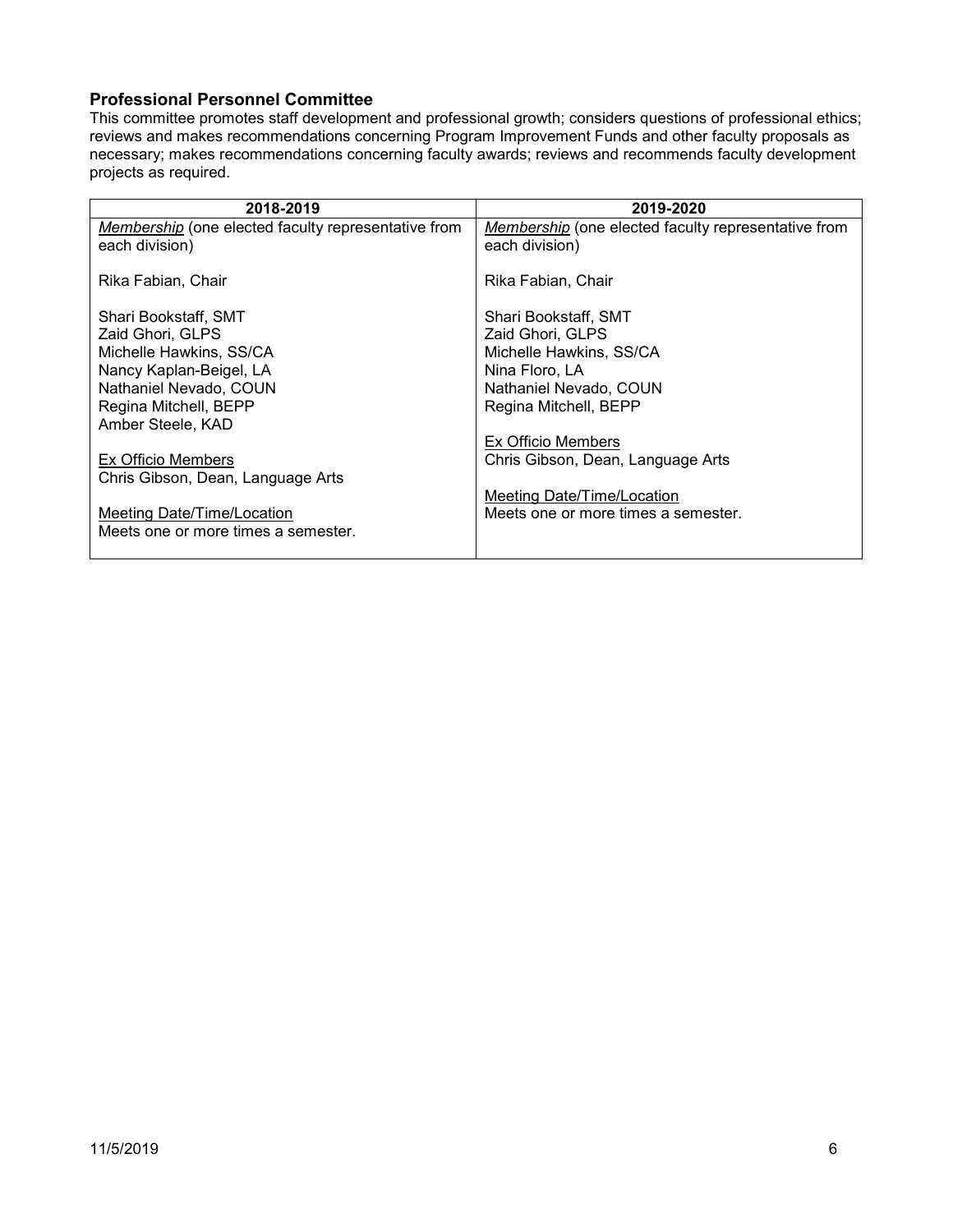#### <span id="page-6-0"></span>**Accreditation Oversight Committee (AOC)**

The overarching mission of this committee is student success through successful accreditation. It is the responsibility of the institution, CEO and ALO (Accreditation Liaison Officer) to keep Skyline College in compliance with the ERs (Eligibility Requirements), Accreditation Standards, including federal requirements, Commission policies, and Skyline's MVV (mission-Vision-Values). This committee will support the college in keeping in compliance.

The role of the Accreditation Oversight Committee is:

- 1. To review ongoing changes and requirements for accreditation at the federal, state and regional levels to facilitate keeping in compliance with ERs, Commission policies and Skyline College's MVV (Mission-Vision-Values)
- 2. To coordinate Skyline College's ongoing activities related to its accreditation, including developing and maintaining a systematic approach to tracking evidence,
- 3. To periodically review alignment of college process with accreditation standards,<br>4. To maintain the college's accreditation web site, and
- To maintain the college's accreditation web site, and
- 5. To provide open communication between the Accreditation Oversight Committee and the college community.

| 2018-2019                                                        | 2019-2020                                                     |
|------------------------------------------------------------------|---------------------------------------------------------------|
| Membership                                                       | Membership                                                    |
|                                                                  |                                                               |
| Ingrid Vargas, ALO, Dean of PRIE                                 | Ingrid Vargas, ALO, Dean of PRIE                              |
|                                                                  |                                                               |
| Eloisa Briones, VP, Administrative Services                      | Eloisa Briones, VP, Administrative Services                   |
| Michelle Chee, ASSC Rep (shared vote)                            | Morelia Cruz, ASSC Rep                                        |
| Luis Escobar, Dean of Counseling                                 | Tzilali Diaz, ASSC Rep                                        |
| Abiodun Foresythe, ASSC Rep (shared vote)                        | Luis Escobar, Dean of Counseling                              |
| Angélica Garcia, VP, Student Services                            | Angélica Garcia, VP, Student Services                         |
| Raymond Hernandez, Dean, SMT                                     | Alejandro Guzman, ASSC Rep (shared vote)                      |
| James Houpis, Dean, ASLT                                         | Raymond Hernandez, Dean, SMT                                  |
| Thiri Htun, ASSC Rep (shared vote)                               | Michael Kane, Dean, BEPP                                      |
| William Minnich, Dean, Enrollment Services                       | William Minnich, Dean, Enrollment Services                    |
| Zahra Mojtahedi, PRIE Rep                                        | Rolin Moe, Dean, ASLT                                         |
| Dani Redding LaPuz, Dean, SSCA                                   | Zahra Mojtahedi, PRIE Rep                                     |
| Pcyeta Stroud, Classified Senate Rep                             | Rolo Mutual, ASSC Rep<br>Pcyeta Stroud, Classified Senate Rep |
| Jennifer Taylor-Mendoza, VP, Instruction<br>Karen Wong, PRIE Rep | Jennifer Taylor-Mendoza, VP, Instruction                      |
| Andrea Vizenor, Director of Workforce Development                | Karen Wong, PRIE Rep                                          |
|                                                                  | Andrea Vizenor, Dean, SPWD                                    |
| Leigh Anne Shaw, Academic Senate Rep                             |                                                               |
|                                                                  | Leigh Anne Shaw, Academic Senate Rep                          |
| *ASSC Rep only counts for one vote                               |                                                               |
|                                                                  | *ASSC Rep only counts for one vote                            |
| Ex Officio Members                                               |                                                               |
| Regina Stanback Stroud, President                                | Ex Officio Members                                            |
|                                                                  | Jannett Jackson, Interim President                            |
| Meeting Date/Time/Location                                       |                                                               |
| Third Monday of the month                                        | <b>Meeting Date/Time/Location</b>                             |
| $9:00 - 10:00$ a.m.                                              | Third Monday of the month                                     |
| Building 4, Room 4343                                            | $9:00 - 10:00$ a.m.                                           |
|                                                                  | Building 4, Room 4343                                         |
|                                                                  |                                                               |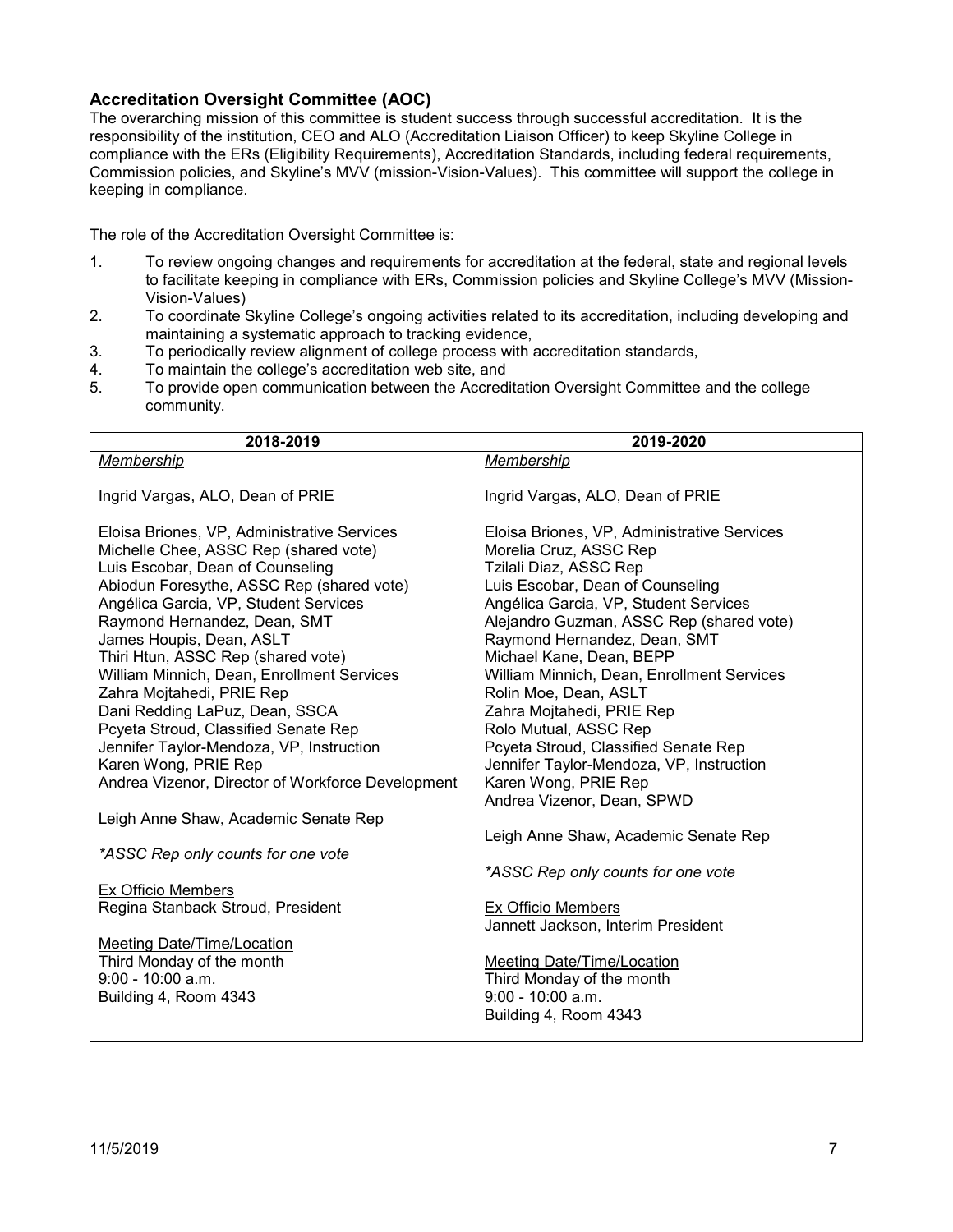### <span id="page-7-0"></span>**Advisory Committee for Employee Development (ACED)**

ACED serves as the advisory committee for the Center for Transformative Teaching and Learning (CTTL), providing input and general guidance for CTTL programming and professional development activities at Skyline College. The committee supports the college in its strategic directions with regard to professional development, and streamlines information about funding opportunities for faculty and staff to participate in national conferences and dialogues. The committee also encourages and facilitates the creation of workshops and dialogues on campus, and supports the creation and management by the CTTL of all aspects of the workshop calendar for the entire year, including technology training, speakers, webinars, and leadership programs.

| 2018-2019                                                                                                                                                                     | 2019-2020                                                                                                                                               |
|-------------------------------------------------------------------------------------------------------------------------------------------------------------------------------|---------------------------------------------------------------------------------------------------------------------------------------------------------|
| Membership (5 faculty from each of the following                                                                                                                              | Membership (5 faculty from each of the following                                                                                                        |
| areas: CTE, Basic Skills, Transfer, and Non-                                                                                                                                  | areas: CTE, Basic Skills, Transfer, and Non-                                                                                                            |
| Instructional, Chair of Professional Personnel                                                                                                                                | Instructional, Chair of Professional Personnel                                                                                                          |
| Committee; 5 classified members from each of the                                                                                                                              | Committee; 5 classified members from each of the                                                                                                        |
| following areas: Student Services, Administrative                                                                                                                             | following areas: Student Services, Administrative                                                                                                       |
| Services, Several Other Divisions)                                                                                                                                            | Services, Several Other Divisions)                                                                                                                      |
| <b>CTTL Co-Coordinators</b>                                                                                                                                                   | <b>CTTL Co-Coordinators</b>                                                                                                                             |
| (Professional Development and Distance Education)                                                                                                                             | (Professional Development and Distance Education)                                                                                                       |
| Jesse Raskin, Co-Chair, Professional Development                                                                                                                              | Safiyyah Forbes, Co-Chair, Professional                                                                                                                 |
| Coordinator                                                                                                                                                                   | Development Coordinator                                                                                                                                 |
| James Houpis, Co-Chair, Dean, ASLT                                                                                                                                            | Rolin Moe, Co-Chair, Dean, ASLT                                                                                                                         |
| Administrative Membership                                                                                                                                                     | Administrative Membership                                                                                                                               |
| Jennifer Taylor-Mendoza, VP, Instruction                                                                                                                                      | Jennifer Taylor-Mendoza, VP, Instruction                                                                                                                |
| James Houpis, Dean, ASLT                                                                                                                                                      | Rolin Moe, Dean, ASLT                                                                                                                                   |
| Lasana Hotep, Dean, SESP                                                                                                                                                      | Lasana Hotep, Dean, SESP                                                                                                                                |
| <b>Faculty Membership</b><br>Rika Fabian, Academic Senate/SS/CA Rep<br>Jarrod Feiner, LA Rep<br>Nina Floro, LA Rep<br>Bianca Rowden-Quince, ASLT Rep<br>Amber Steele, KAD Rep | <b>Faculty Membership</b><br>Rika Fabian, Academic Senate/SS/CA Rep<br>Jarrod Feiner, LA Rep<br>Bianca Rowden-Quince, ASLT Rep<br>Amber Steele, KAD Rep |
| <b>Classified Membership</b>                                                                                                                                                  | <b>Classified Membership</b>                                                                                                                            |
| Kristina Brower, Classified Senate/BEPP Rep                                                                                                                                   | Nadia Tariq, Classified Senate Rep                                                                                                                      |
| Lynsey Hemstreet, Classified Senate/BEPP Rep                                                                                                                                  | Sherri Wyatt, Classified Senate Rep                                                                                                                     |
| Nadia Tariq, Classified Senate Rep                                                                                                                                            | <b>Associated Student Membership</b>                                                                                                                    |
| Sherrie Wyatt, Classified Senate Rep                                                                                                                                          | Pearl Ibeanusi, ASSC Rep                                                                                                                                |
| <b>Associated Student Membership</b><br>Michelle Chee, ASSC Rep<br>Sara Benchohra, ASSC Rep<br>Mariegail Mijares, ASSC Rep                                                    | Professional Development Committee<br><b>Bianca Rowden-Quince</b><br>Rolin Moe                                                                          |
| <b>Professional Development Committee</b><br><b>Bianca Rowden-Quince</b><br>Jim Houpis                                                                                        | Meeting Date/Time/Location<br>Meets 2 - 4 times per year - TBA                                                                                          |
| <b>Meeting Date/Time/Location</b><br>Meets 2 - 4 times per year - TBA                                                                                                         |                                                                                                                                                         |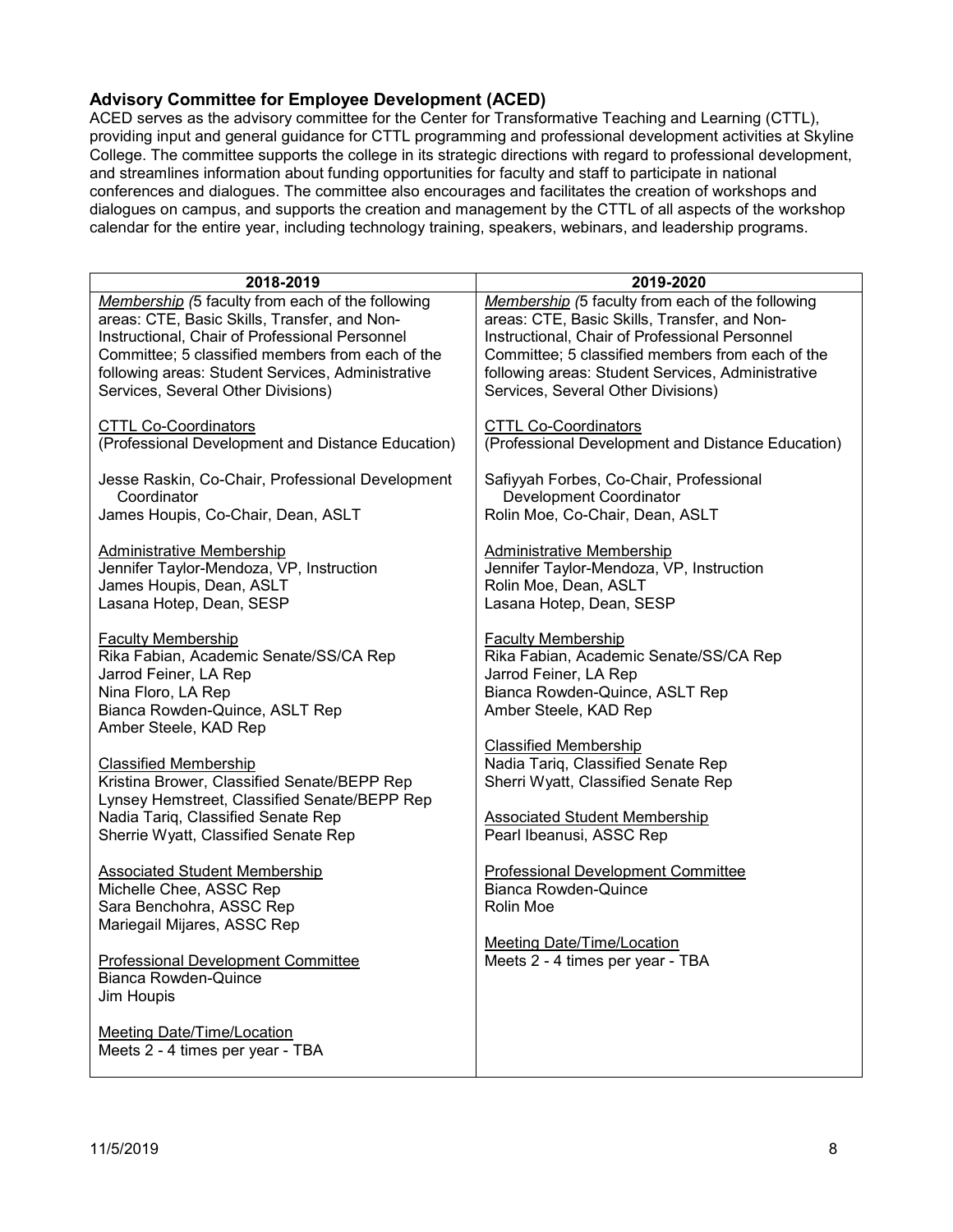### <span id="page-8-0"></span>**Associated Students of Skyline College**

Represents all Skyline students; maintains student body facilities; plans activities; adopts and supervises the ASSC budget; participates in College committees; shares in the development of College policies

| 2018-2019                                            | 2019-2020                                     |
|------------------------------------------------------|-----------------------------------------------|
| Membership (officers elected by students)            | Membership (officers elected by students)     |
|                                                      |                                               |
| <b>Executive Council Officers</b>                    |                                               |
| Michelle Chee, President                             | Alejandro Guzman, President                   |
| Sara Benchohra, Vice President                       | Pearl Ibeanusi, Vice President                |
|                                                      | Kaelynn Malani, Commissioner of Activities    |
| Kristen Ersando, Commissioner of Activities          | Marie Kyla Perez, Commissioner of Publicity   |
| Pearl Ibeanusi, Commissioner of Finance              | Ga Hyeon Shin, Commissioner of Public Records |
| Abiodun Foresythe, Commissioner of Publicity         | Katrina Salas, Commissioner of Finance        |
| Cassandra Gutierrez, Commissioner of Public          | Jose Omar Gutierrez, Parliamentarian          |
| Records                                              |                                               |
| *, Parliamentarian                                   | Senators:                                     |
| *, SOCC Liaison                                      | Ellaine Arroyo                                |
|                                                      | Miguel Cabrera                                |
| Senators                                             | Morelia Cruz                                  |
| Khaing Aye, Senator                                  | <b>Felagot Desta</b><br><b>Tzitlali Diaz</b>  |
| Rayne Frantzen, Senator<br>Alejandro Guzman, Senator | Mark Estrada                                  |
| Thiri Htun, Senator                                  | Erik Ferrogiarro                              |
| Zaw Min Khant, Senator                               | Queenie Gaviola                               |
| Jacob Korf, Senator                                  | Kaung Min Khant                               |
| Andrea Mendez, Senator                               | Rolando Mutul                                 |
| Marigail Mijares, Senator                            | Gene Ryan Pangan                              |
|                                                      | Jessielyn Marie Pil                           |
| <b>Student Trustee</b>                               | Hadasa Serrano                                |
|                                                      | Anna Te                                       |
|                                                      | Carlos Ungo                                   |
| Advisors                                             |                                               |
| Amory Cariadus, Director of Student Development      | <b>Student Trustee:</b>                       |
| Ryan Samn, Student Life and Leadership Assistant     | Jordan Chavez                                 |
|                                                      |                                               |
|                                                      | Advisors:                                     |
| Meeting Date/Time/Location                           | Alvin Gubatina, Interim Student Life Manager  |
| Every Monday                                         | Ryan Samn, Student Life Assistant             |
| 4:00 - 6:00 p.m.                                     |                                               |
| Building 6, Room 6202                                | <b>Meeting Date/Time/Location:</b>            |
|                                                      | Every Tuesday, 4:00 - 6:00 PM                 |
|                                                      | Building 6, Room 6202                         |
|                                                      |                                               |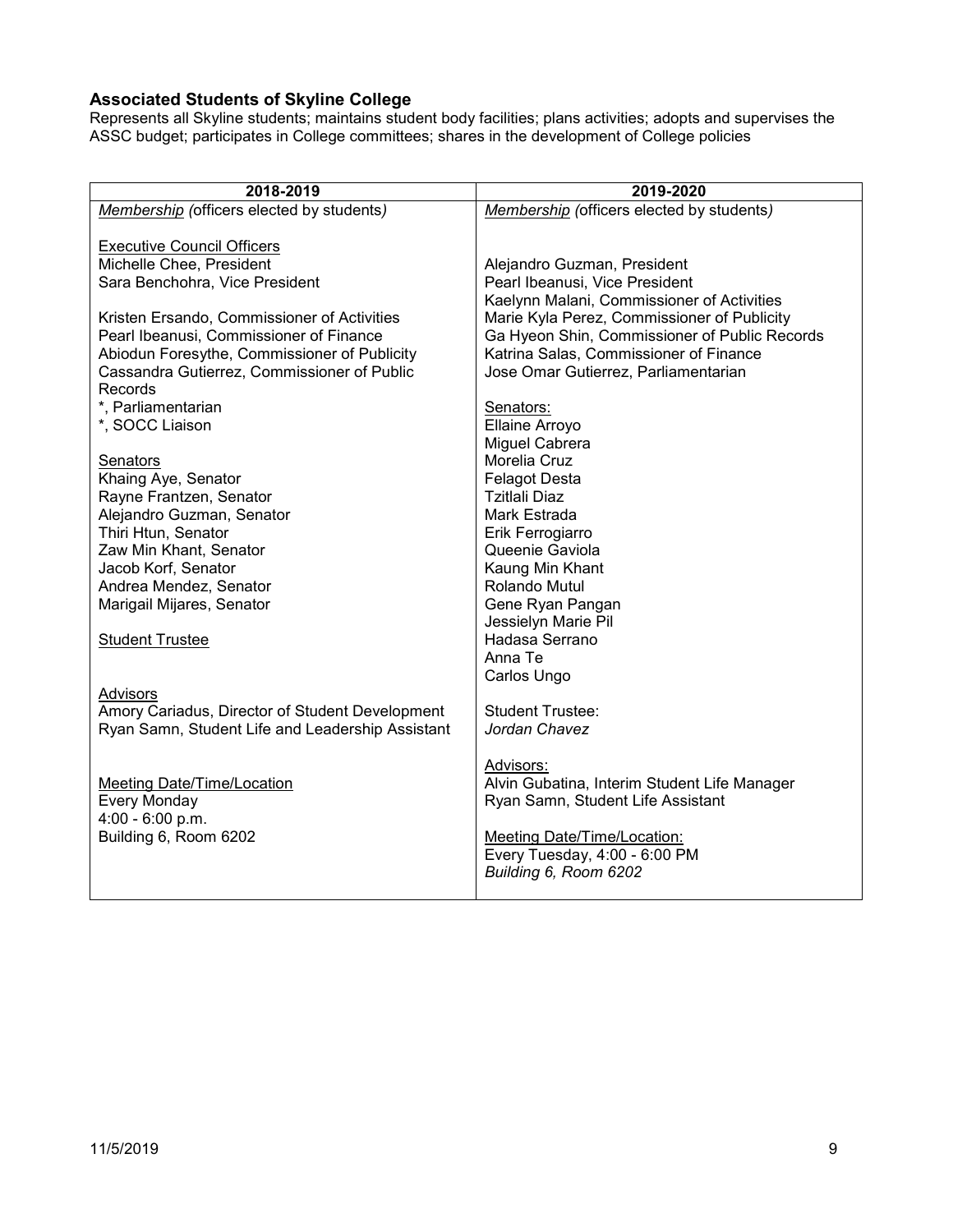### <span id="page-9-0"></span>**Student Organizations and Clubs Council**

This group meets to share information about the events and programs that they sponsor on campus. They also share information about volunteer projects, student outreach and how to recruit new members.

| 2018-2019                                              | 2019-2020                                              |
|--------------------------------------------------------|--------------------------------------------------------|
|                                                        |                                                        |
| Membership (one representative from each student       | Membership (one representative from each student       |
| organization and club on campus)                       | organization and club on campus)                       |
|                                                        |                                                        |
|                                                        |                                                        |
| Amory Cariadus, Director of Student Development        | Alvin Gubatina, Interim Director of Student            |
| Ryan Samn, Student Life and Leadership Assistant       | Development                                            |
|                                                        | Ryan Samn, Student Life and Leadership Assistant       |
|                                                        |                                                        |
| List of current clubs is available at                  |                                                        |
|                                                        |                                                        |
| http://skylinecollege.edu/studentclubs/clublisting.php | List of current clubs is available at                  |
| or at the Center for Student Life and Leadership       | http://skylinecollege.edu/studentclubs/clublisting.php |
| Development, Room 6212.                                | or at the Center for Student Life and Leadership       |
|                                                        | Development, Room 6212.                                |
|                                                        |                                                        |
| Meeting Date/Time/Location                             |                                                        |
| First and Third Wednesday of the Month                 | Meeting Date/Time/Location                             |
| 2:00 p.m.                                              | First and Third Wednesday of the Month                 |
| Building 6, Room 6212                                  | 2:00 p.m.                                              |
|                                                        | Building 6, Room 6212                                  |
|                                                        |                                                        |
|                                                        |                                                        |

#### <span id="page-9-1"></span>**Classified Senate**

The Classified Senate represents the needs, concerns and viewpoints of the classified staff with respect to the District Participatory Governance Agreement, excluding all matters related to collective bargaining. It is one of the constituent groups of Skyline College's participatory governance organizational structure. The Classified Senate represents all classified employees at Skyline College, CSEA, AFSCME, and non-represented classified employees; which includes classified supervisors and management.

| 2018-2019                                            | 2019-2020                                            |
|------------------------------------------------------|------------------------------------------------------|
| <i>Membership</i> (officers are elected by students) | <i>Membership</i> (officers are elected by students) |
| <b>Executive Council Officers</b>                    | <b>Executive Council Officers</b>                    |
| Michele Haggar, President                            | Michele Haggar, President                            |
| Sherri Prasad, Vice President                        | Sherri Prasad, Vice President                        |
| Gretel Barreto, Secretary                            | Gretel Barreto, Secretary                            |
| Scott Mansfield, Treasurer                           | Belinda Chan, Treasurer                              |
| Kennya Ruiz, Historian                               | Kennya Ruiz, Historian                               |
| Belinda Chan, Parliamentarian                        | Golda Margate, Parliamentarian                       |
| Meeting Date/Time/Location                           | Meeting Date/Time/Location                           |
| First Thursday of the month                          | First Thursday of the month                          |
| $1:30 - 2:30$ p.m.                                   | 2:00-3:30 p.m.                                       |
| Building 4, Room 4301                                | Building 4, Room 4301                                |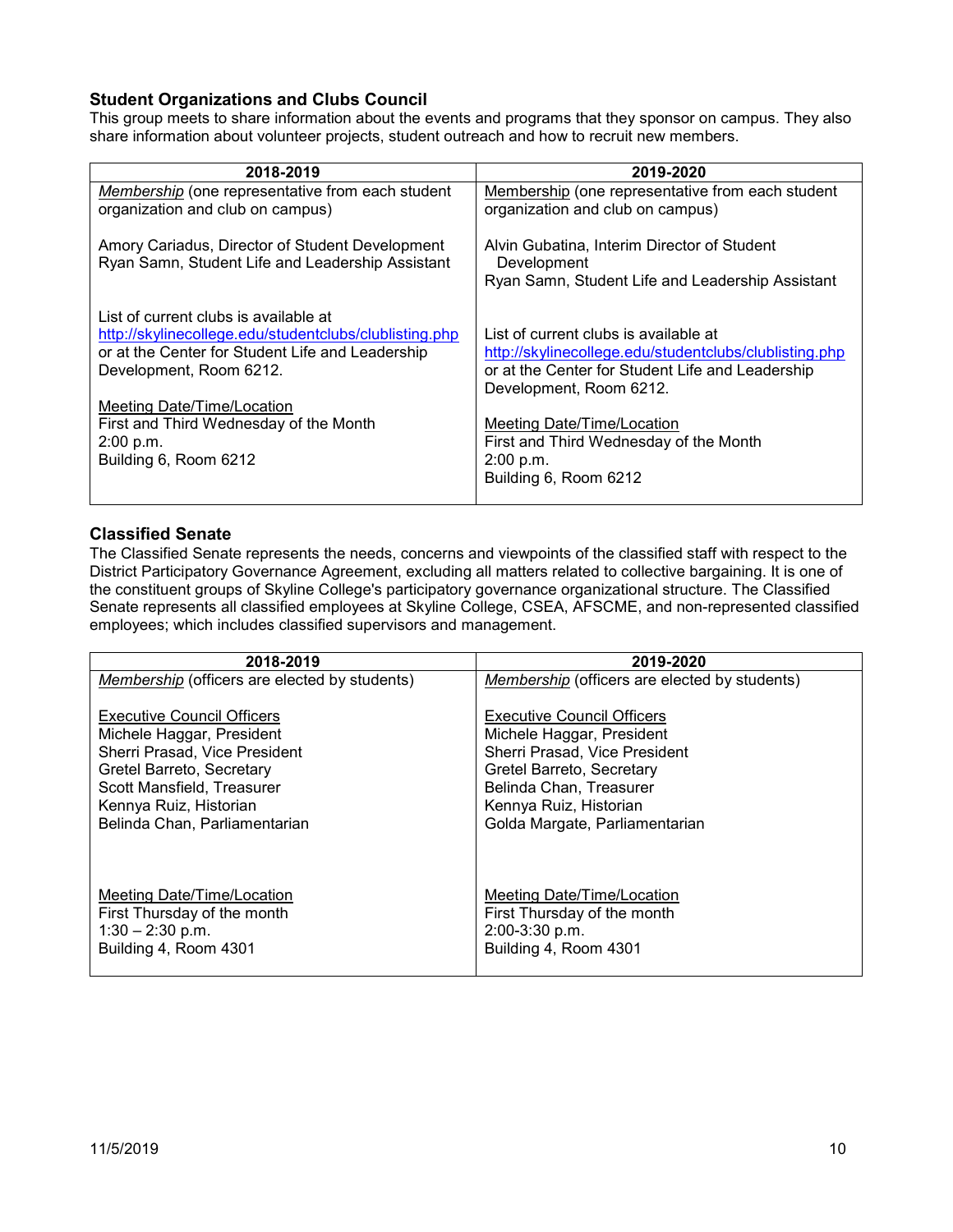### <span id="page-10-0"></span>**College Governance Council (CGC)**

The College Council is the primary planning and policy formulation group for the College, thereby establishing the charges to other units and committees in accomplishing specific tasks including, but not limited to, the following areas: budget, programs, student equity, accreditation, and program review. The Council is responsible for reviewing the progress and accomplishments of the units and committees. The Council serves as the umbrella participatory governance committee for the College and is a major participant in decision making for the College.

| 2018-2019                                                     | 2019-2020                                                                                   |
|---------------------------------------------------------------|---------------------------------------------------------------------------------------------|
| Membership (College President and Vice Presidents,            | Membership (College President and Vice Presidents,                                          |
| Academic Senate President and Vice President,                 | Academic Senate President and Vice President,                                               |
| Classified Senate President and Vice President,               | Classified Senate President and Vice President,                                             |
| Associated Students President and Vice President)             | Associated Students President and Vice President)                                           |
| Regina Stanback Stroud, Chair, College President              | Jannett Jackson, Chair, Interim College President                                           |
| Sarah Benchohra, VP, Associate Students of Skyline<br>College | Eloisa Briones, VP, Administrative Services<br>Kathryn Browne, President of Academic Senate |
| Eloisa Briones, VP, Administrative Services                   | Angélica Garcia, VP, Student Services                                                       |
| Kathryn Browne, President of Academic Senate                  | Alejandro Guzman, President, ASSC                                                           |
| Angélica Garcia, VP, Student Services                         | Michele Haggar, President, Classified Senate                                                |
| Michele Haggar, President, Classified Senate                  | Pearl Ibeanusi, Vice President, ASSC                                                        |
| Jacqueline Honda, Interim Dean, PRIE                          | Sherri Prasad, VP, Classified Senate                                                        |
| Margarita Jimenez, ASSC Rep                                   | Jennifer Taylor-Mendoza, VP, Instruction                                                    |
| Sherri Prasad, VP, Classified Senate                          | Jesse Raskin, VP, Academic Senate                                                           |
| Jennifer Taylor-Mendoza, VP, Instruction                      |                                                                                             |
| Jesse Raskin, VP, Academic Senate                             | Ex-Officio<br>Cherie Colin, Director, MCPR                                                  |
| Meeting Date/Time/Location                                    | Ingrid Vargas, Dean, PRIE                                                                   |
| Fourth Wednesday of the month                                 |                                                                                             |
| $2:10 - 4:00$ p.m.                                            | <b>Meeting Date/Time/Location</b>                                                           |
| Building 4, Room 4343                                         | Fourth Wednesday of the month                                                               |
|                                                               | $2:10 - 4:00$ p.m.                                                                          |
|                                                               | Building 4, Room 4343                                                                       |
|                                                               |                                                                                             |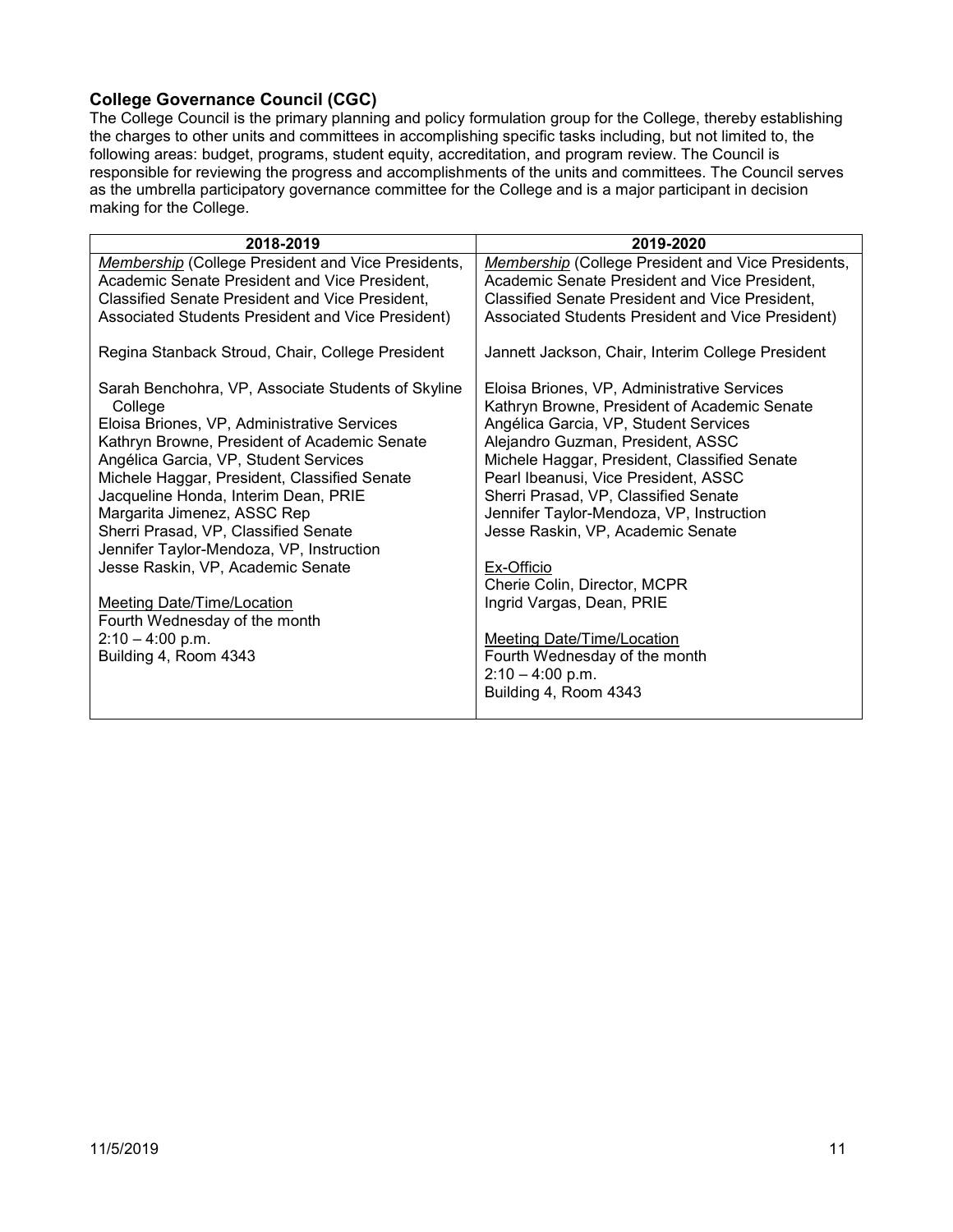# <span id="page-11-0"></span>**Full Time Equivalent Faculty Allocation Committee (FTEFAC)**

The FTEFAC is charged with developing and recommending to the Academic Senate for endorsement and to the College President for approval, a prioritized list of strategic allocations of Full Time Equivalent Faculty (FTEF) in order for the college to meet its mission of serving the educational needs of the community.

| 2018-2019                                      | 2019-2020                                      |
|------------------------------------------------|------------------------------------------------|
| Membership                                     | Membership                                     |
| Jennifer Taylor-Mendoza, Chair, VP Instruction | Jennifer Taylor-Mendoza, Chair, VP Instruction |
| Tammy Calderon, BEPP Rep                       | Tammy Calderon, BEPP Rep                       |
| Luis Escobar, Dean, Counseling                 | Luis Escobar, Dean, Counseling                 |
| Nina Floro, ASLT Rep                           | Kathleen Feinblum, LA Rep                      |
| Richard Hough, SMT Rep                         | Michael Kane, Dean, BEPP Rep                   |
| Dino Nomicos, KAD Rep                          | Joyce Lee, COUN Rep                            |
| Masao Suzuki, SS/CA Rep                        | Dino Nomicos, KAD Rep                          |
| Danni Redding Lapuz, Interim Dean, SS/CA       | Bianca Rowden-Quince, ASLT Rep                 |
|                                                | Masao Suzuki, SS/CA Rep                        |
| Vacant, GLPS Rep                               | Tadashi Tsuchida, SMT Rep                      |
| Vacant, LA Rep                                 | Russell Waldon, Dean, GLPS                     |
|                                                |                                                |
| Resource                                       | Resource                                       |
| Eloisa Briones, VP Administrative Services     | Eloisa Briones, VP Administrative Services     |
|                                                | Paul Cassidy, Finance Manager                  |
| Meeting Date/Time/Location                     |                                                |
| Meetings held as needed                        | Meeting Date/Time/Location                     |
|                                                | Meetings held as needed                        |
|                                                |                                                |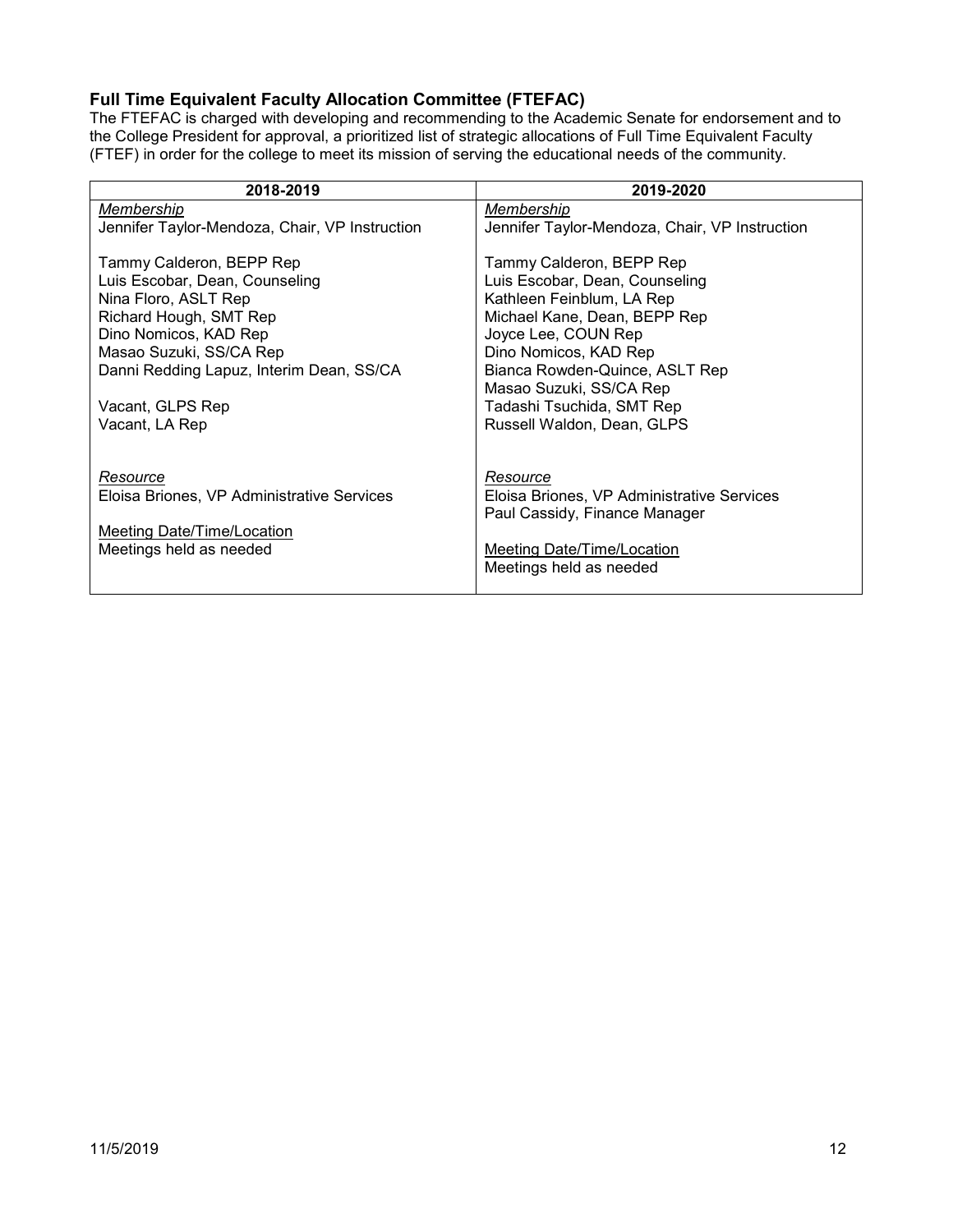#### <span id="page-12-0"></span>**Health, Safety and Emergency Preparedness Committee**

The Health, Safety and Emergency Preparedness Committee promotes a healthful, safe environment for the Skyline College campus community through education, training personnel in safe work practices, as well as developing strategies and adopting best practices regarding disaster preparedness, protection of life, property, and operational continuity for the Skyline College campus.

The committee is responsible for:

- 1. Conducting safety inspections,<br>2. Recommending corrective actional
- 2. Recommending corrective action to the College when appropriate,<br>3. Maintaining the campus Emergency Response and Evacuation Pla
- Maintaining the campus Emergency Response and Evacuation Plans,
- 4. Updating emergency contact information,
- 5. Facilitating training for the campus on emergency procedures.

The Health, Safety, and Emergency Preparedness Committee is charged under CSEA contract (article 13.13.6) to meet at least quarterly. A district Safety Management Committee will meet at least twice each fiscal year. The committee is to include two representatives appointed by CSEA.

| 2018-2019                                                           | 2019-2020                                                 |
|---------------------------------------------------------------------|-----------------------------------------------------------|
| Eloisa Briones, Vice President Operations, Chairperson              | Michelle Batista, Tri-Chair, Director of Student Support  |
| Amory Cariadus, Director Student Development,                       | Paul Cassidy, Tri-Chair, Finance and Operations Manager   |
| Chairperson                                                         | Jim Vangele, Tri-Chair, Public Safely Captain             |
| Jim Vangele, Chief Public Safety, Chairperson                       |                                                           |
|                                                                     | Eloisa Briones, VPA                                       |
| Michelle Batista, VPSS Office                                       | Cherie Colin, Director, MCPR                              |
| Cherie Colin, Director, MCPR                                        | Gary Cheang, SMT Rep                                      |
| Gary Cheang, SMT Rep                                                | Kevin Chak, Bookstore Manager, Auxiliary Services         |
| Kevin Chak, Bookstore Manager, Auxiliary Services                   | Brian Daniel, SMT Rep                                     |
| Brian Daniel, SMT Rep                                               | Chelsee DeBarra, Manager, Learning Center                 |
| John Doctor, Facilities Manager, Facilities, Planning and           | John Doctor, Facilities Manager, Facilities, Planning and |
| Operations                                                          | Operations                                                |
| Donna Elliott, Health Center                                        | Donna Elliott, Health Center                              |
| Mousa Ghanma, SMT Rep                                               | Alice Erskine, SMT Rep                                    |
| Hong Guo, ASLT Rep                                                  | Mousa Ghanma, SMT Rep                                     |
| Alexandria "Sandra" Hatzistratis, KAD Rep                           | Hong Guo, ASLT Rep                                        |
| Kylin Johnson, SMT Rep                                              | Alexandria "Sandra" Hatzistratis, KAD Rep                 |
| Gretchen Keys, Director, Allied Health/Respiratory Care             | Rolo Mutul, ASSC Rep                                      |
| Golda Margate, EA, VPSS/Title IX Deputy Investigator                | Jannett Jackson, College Interim President                |
| Johannes Masare, SS/CA Rep                                          | Kylin Johnson, SMT Rep                                    |
| Andrea Mendez, ASSC Rep                                             | Lucia Lachmayr, LA Rep                                    |
| Ben Zara Minkin, Emergency Preparedness Manager,<br><b>SMCCCD</b>   | Golda Margate, EA, VPSS                                   |
|                                                                     | Johannes Masare, SS/CA Rep                                |
| Joseph Morello, Jr., Dean, KAD                                      | Ben Zara Minkin, Emergency Preparedness Manager,          |
| William Minnich, Dean, Enrollment Services<br>Dino Nomicos, KAD Rep | <b>SMCCCD</b><br>Joseph Morello, Jr., Dean, KAD           |
| Carmen Richardson, BEPP Rep                                         | William Minnich, Dean, Enrollment Services                |
| Ryan Samn, Student Life & Leadership Assistant                      | Rolo Mutul, ASSC Rep                                      |
| Lori Slicton, SS/CA Rep                                             | Dino Nomicos, KAD Rep                                     |
| Regina Stanback Stroud, College President                           | Carmen Richardson, BEPP Rep                               |
| Theresa Tentes, EA, President's Office                              | Ryan Samn, Student Life & Leadership Assistant            |
| Kristen Tuck, ASLT Rep                                              | Lori Slicton, SS/CA Rep                                   |
| Marco Wehrfritz, SMT Rep                                            | Elizabeth Tablan, SPWD Rep                                |
| Tina Watts, BEPP Rep                                                | Theresa Tentes, EA, President's Office                    |
|                                                                     | Kristen Tuck, ASLT Rep                                    |
| Vacant, ASLT Rep                                                    | Russell Waldon, GLPS Rep                                  |
| Vacant, LA Rep                                                      | Marco Wehrfritz, SMT Rep                                  |
|                                                                     | Tina Watts, BEPP Rep                                      |
| Meeting Date/Time/Location:                                         |                                                           |
| First Thursday of each month (excluding January, June,              |                                                           |
| July, and August) 1:00 - 2:00 p.m.                                  | Meeting Date/Time/Location:                               |
| T.B.D.                                                              | First Thursday of each month (excluding January, June,    |
|                                                                     | July, and August) $1:00 - 2:00$ p.m.                      |
|                                                                     | T.B.D.                                                    |
|                                                                     |                                                           |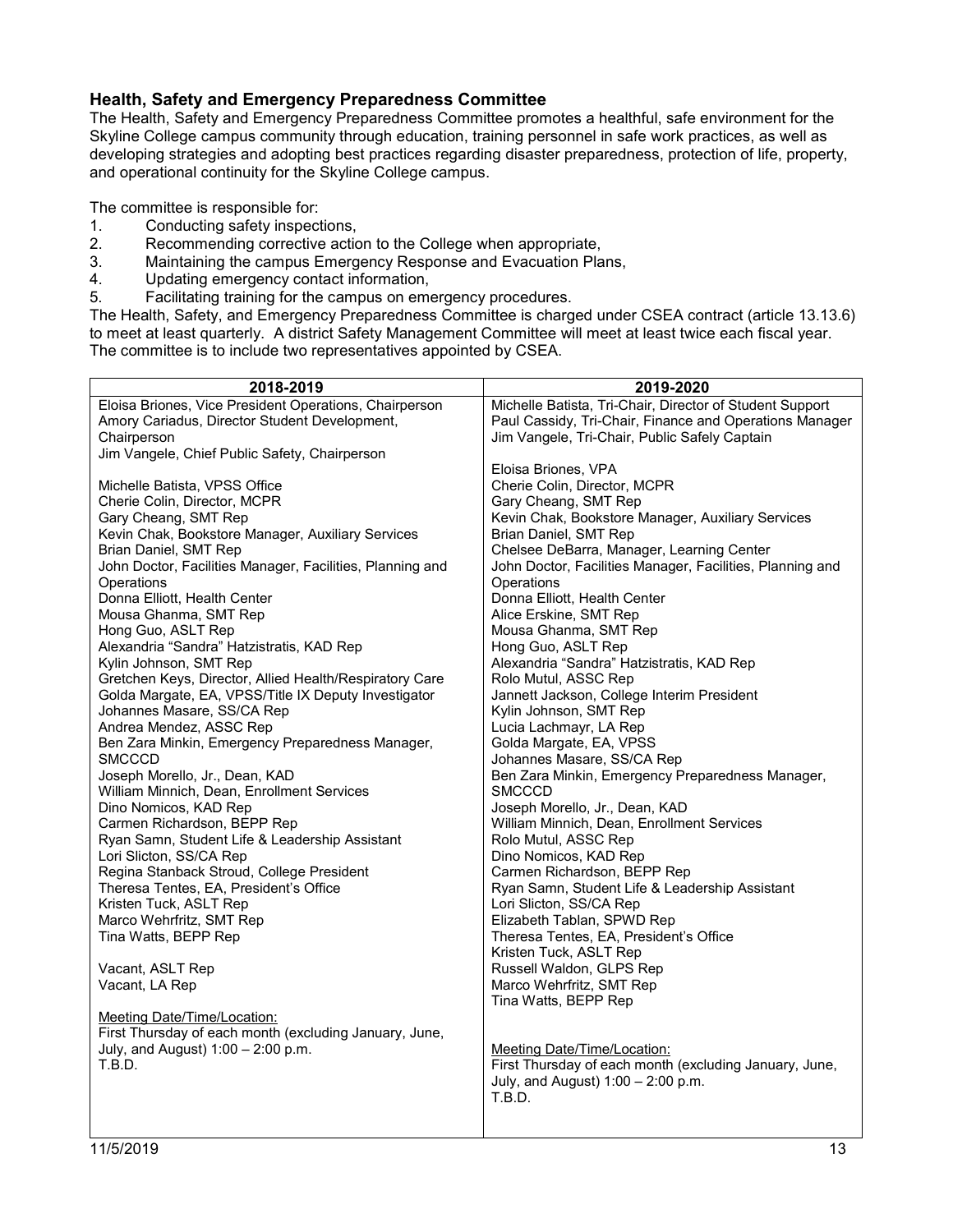#### <span id="page-13-0"></span>**Institutional Effectiveness Committee (IEC)**

Serving as a standing subcommittee to the Strategic Planning and Allocation of Resources Committee (SPARC), the IEC is charged with fostering a culture of inquiry through regularly reviewing the College mission and goals, analyzing the research that assesses how effectively the College is accomplishing its mission and goals, and broadly communicating the results so that the College has a shared understanding of its strengths and weaknesses so as to set appropriate priorities.

The IEC meets eight times a year and is comprised of the Institutional Effectiveness Coordinator (Chair); the Dean of Planning, Research and Institutional Effectiveness; an Administrator; a Planning and Research Analyst; an Academic Senate member; a Classified Senate member; a minimum of two representatives per academic division and Student Services (with at least one being faculty), and a minimum of one representative from KAD, ASLT and GLPS – all of whom are appointed by the Academic/ Classified Senates; and an Associated Students of Skyline College member. An IE member may represent two areas (e.g., a division and Senate).

| Membership<br>The IEC meets eight times a year and is comprised of<br>the Institutional Effectiveness Coordinator (Chair); the<br>Dean of Planning, Research and Institutional<br>Effectiveness; an Administrator; an Academic Senate                                                                                                                                                                                                                                                                                                                                                                                                                                                                                                                                    | Membership<br>The IEC meets eight times a year and is comprised of<br>the Institutional Effectiveness Coordinator (Chair); the<br>Dean of Planning, Research and Institutional<br>Effectiveness; an Administrator; an Academic Senate<br>member; a Classified Senate member; a minimum of<br>two representatives per academic division and                                                                                                                                                                                                                                                                                                                                                                                                                                                    |
|--------------------------------------------------------------------------------------------------------------------------------------------------------------------------------------------------------------------------------------------------------------------------------------------------------------------------------------------------------------------------------------------------------------------------------------------------------------------------------------------------------------------------------------------------------------------------------------------------------------------------------------------------------------------------------------------------------------------------------------------------------------------------|-----------------------------------------------------------------------------------------------------------------------------------------------------------------------------------------------------------------------------------------------------------------------------------------------------------------------------------------------------------------------------------------------------------------------------------------------------------------------------------------------------------------------------------------------------------------------------------------------------------------------------------------------------------------------------------------------------------------------------------------------------------------------------------------------|
| member; a Classified Senate member; a minimum of<br>two representatives per academic division and<br>Student Services (with at least one being faculty), and<br>a minimum of one representative from KAD, ASLT and<br>GLPS - all of whom are appointed by the Academic/<br>Classified Senates; and an Associated Students of<br>Skyline College member. An IE member may<br>represent two areas (e.g., a division and Senate).                                                                                                                                                                                                                                                                                                                                           | Student Services (with at least one being faculty), and<br>a minimum of one representative from KAD, ASLT and<br>GLPS - all of whom are appointed by the Academic/<br>Classified Senates; and an Associated Students of<br>Skyline College member. An IE member may<br>represent two areas (e.g., a division and Senate).                                                                                                                                                                                                                                                                                                                                                                                                                                                                     |
| Karen Wong, Chair, Coordinator of Institutional<br><b>Effectiveness</b><br>Steve Aurilio, SS/CA Rep<br>Rachel Bell, LA Rep (Fall)<br>Grace Beltran, Classified Senate Rep/ Stdn. Srvs.<br>Rep<br>Rep<br>Wissem Bennani, GLPS Rep<br>Sara Benchohra, ASSC Rep<br>Jim Bowsher, LA Rep (Spring)<br>Tony Brunicardi, KAD Rep (Fall)<br>Jan Fosberg, KAD Rep (Spring)<br>Stephen Fredricks, SMT Rep<br>Zaid Ghori, GLPS Rep (as alternate)<br>Jacqueline Honda, Interim Dean, PRIE<br>James Houpis, Dean, ASLT<br>Evan Leach, SMT Rep<br>Zahra Mojtahedi, PRIE Rep<br>Gabriela Nocito, ASLT Rep<br>Nicole Porter, BEPP Rep<br>Kwame Thomas, COUN Rep<br>Ingrid Vargas, PRIE<br>Suji Venkataraman, BEPP Rep<br>Vacant, AS Rep<br>Meeting Date/Time/Place Fourth Mondays of the | Karen Wong, Chair, Coordinator of Institutional<br><b>Effectiveness</b><br>Steve Aurilio, SS/CA Rep<br>Rachel Bell, LA Rep (Fall)<br>Grace Beltran, Classified Senate Rep/ Stdn. Srvs.<br>Wissem Bennani, GLPS Rep<br>Tony Brunicardi, KAD Rep (Fall)<br>Vincent Chandler, LA Rep<br>Erik Ferroggiaro, ASSC Rep<br>Jan Fosberg, KAD Rep (Spring)<br>Stephen Fredricks, SMT Rep<br>Zaid Ghori, GLPS Rep (Alernative)<br>Evan Leach, SMT Rep<br>Zahra Mojtahedi, PRIE Rep<br>Gabriela Nocito, Director. Learning Commons<br>Danni Redding Lapuz, Dean, SS/CA<br>Pcyeta Stroud, BEPP Rep<br>Kwame Thomas, COUN Rep<br>Ingrid Vargas, PRIE<br>Suji Venkataraman, BEPP Rep<br>Vacant, AS Rep<br>Meeting Date/Time/Place Fourth Mondays of the<br>month from $2:00 - 4:00$ p.m. in Building 6, Room |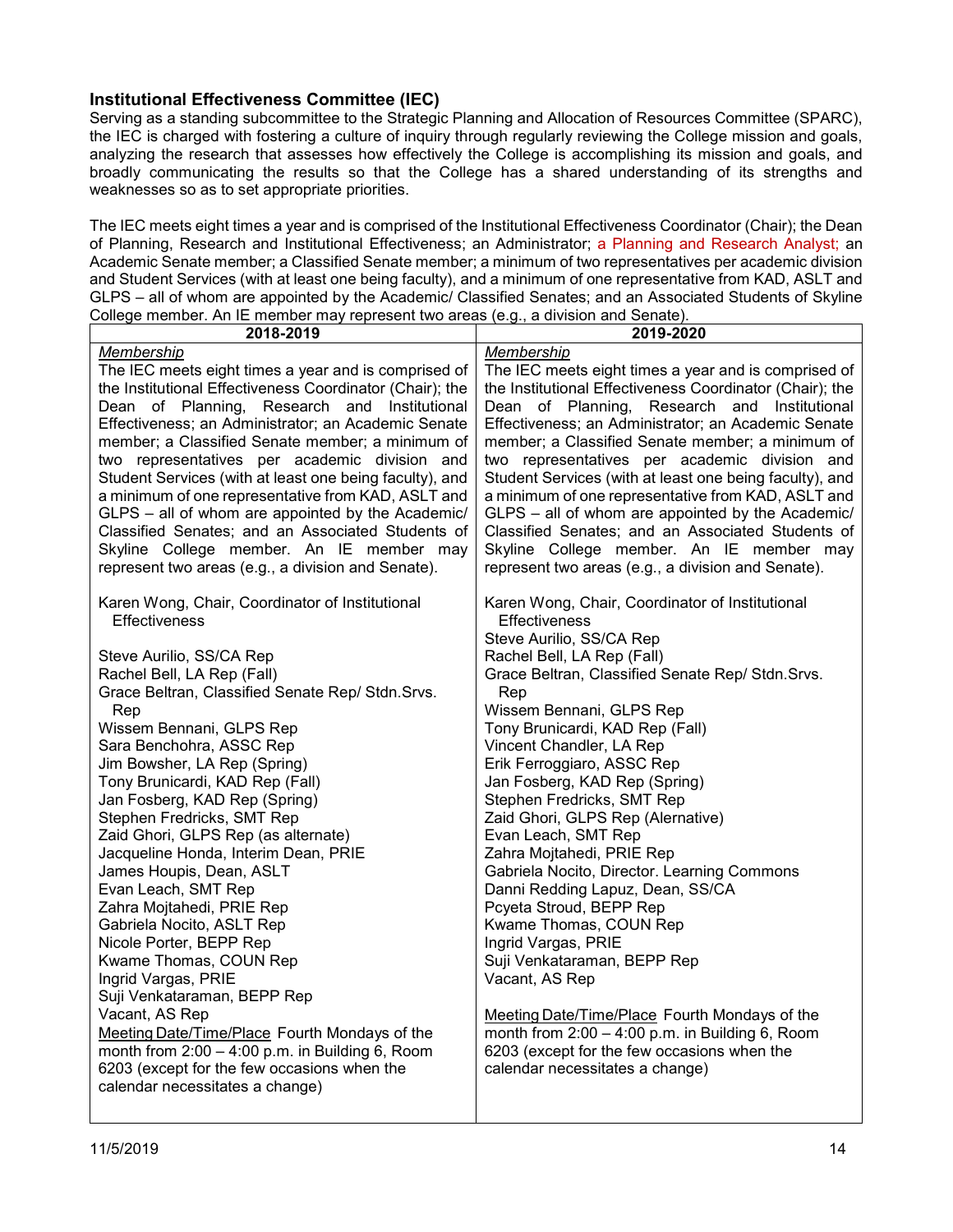### <span id="page-14-0"></span>**Professional Development Committee**

Evaluates and makes recommendations for funding faculty proposals for long-term and short-term professional development projects.

| 2018-2019                                       | 2019-2020                                       |
|-------------------------------------------------|-------------------------------------------------|
| <b>Membership</b> (The Professional Development | Membership (The Professional Development        |
| Committee on each campus shall consist of three | Committee on each campus shall consist of three |
| AFT appointed faculty members, one Academic     | AFT appointed faculty members, one Academic     |
| Senate appointed representative and two         | Senate appointed representative and two         |
| administrators)                                 | administrators)                                 |
|                                                 |                                                 |
| James Houpis, Chair, Dean, ASLT                 | Rob Williams, AFT Rep, Chair                    |
|                                                 |                                                 |
| Ruben Parra, BEPP Rep                           | Luciana Castro, AFT Rep                         |
| Bianca Rowden-Quince, ASLT Rep                  | Rolin Moe, Dean, ASLT                           |
|                                                 | Ruben Parra, AFT Rep                            |
| Vacant, COUN Rep                                | Bianca Rowden-Quince, Academic Senate Rep       |
| Vacant, KAD Rep                                 | Amber Steeler, AFT Rep                          |
| Vacant, LA Rep                                  | Jennifer Taylor-Mendoza, VPI                    |
| Vacant, SS/CA Rep                               |                                                 |
| Vacant, SMT Rep                                 |                                                 |
|                                                 | Meeting Date/Time/Location                      |
| Meeting Date/Time/Location                      | Meetings held as needed                         |
| Meetings held as needed                         |                                                 |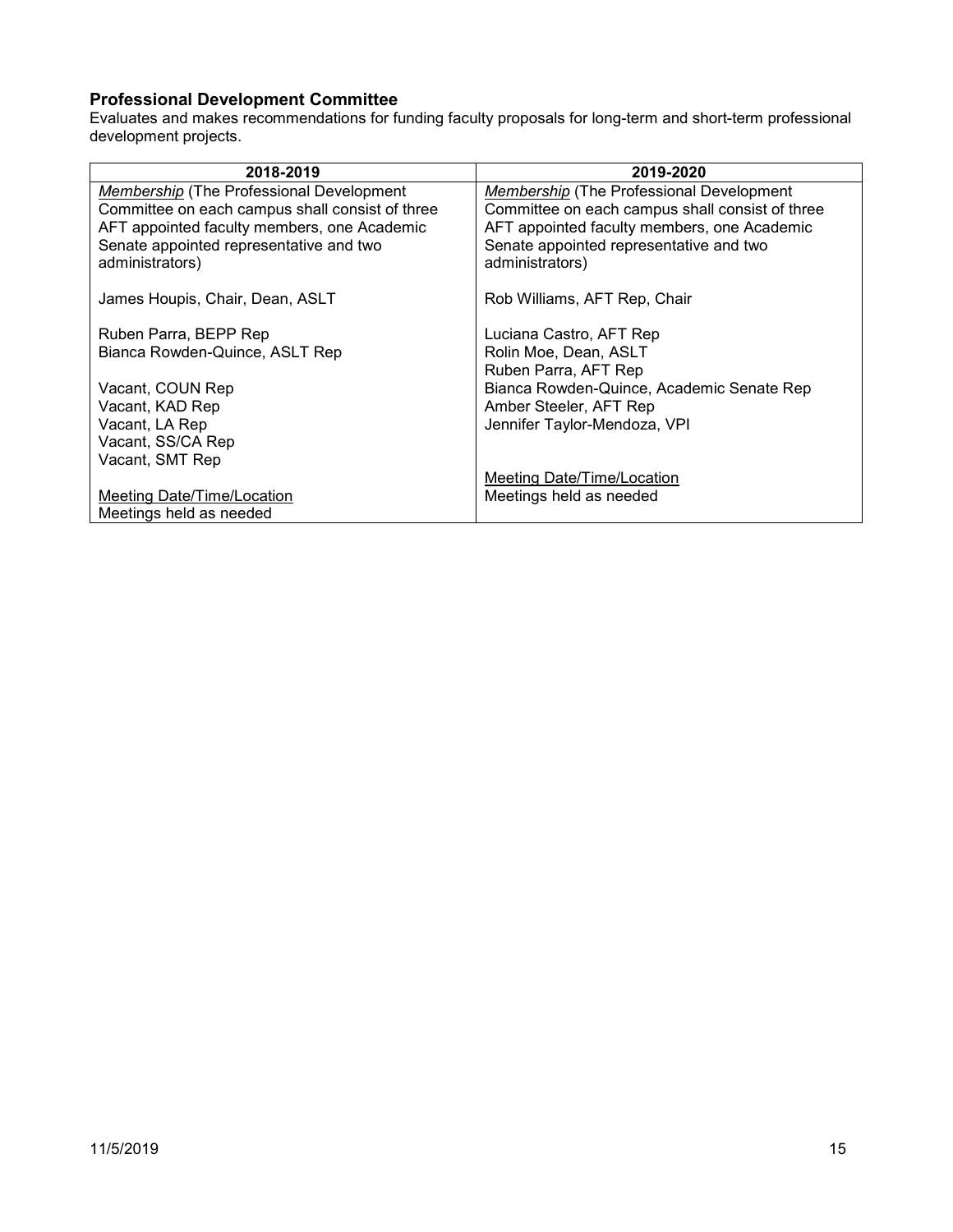### <span id="page-15-0"></span>**Stewardship Equity, Equal Employment, and Diversity Committee (SEEED)**

The Stewardship for Equity, Equal Employment and Diversity (SEEED) Advisory Committee assists Skyline College in fulfilling its commitment to celebrate the intellectual, educational, and social benefits of diversity. In doing so, the committee will:

- 1. Provide stewardship for the college's value related to campus climate.<br>2. Oversee the college's equality in employment opportunities and make
- 2. Oversee the college's equality in employment opportunities and make recommendations to the district EEOAC regarding fair and effective hiring policies.
- 3. Support, provide or promote training in cultural proficiency.
- 4. Provide support and assistance to equity and diversity-related projects and activities, and facilitate engagement in campus issues related to equity and diversity.
- 5. Support and promote educational initiatives that result in intercultural awareness and respect for diversity in students, faculty and staff.

| 2018-2019                                       | 2019-2020                                           |
|-------------------------------------------------|-----------------------------------------------------|
| Membership (members appointed by constituent    | <b>Membership</b> (members appointed by constituent |
| groups from Academic Senate, Classified Senate, | groups from Academic Senate, Classified Senate,     |
| and Management)                                 | and Management)                                     |
|                                                 |                                                     |
| Lasana Hotep, Co-Chair, Dean of SESP            | Lasana Hotep, Co-Chair, Dean of SESP                |
| Lucia Lachmayr, Co-Chair, LA Rep                | Lucia Lachmayr, Co-Chair, LA Rep                    |
|                                                 |                                                     |
| Khaing Aye, ASSC Rep                            | Grace Beltran, Classified Senate Rep                |
| Grace Beltran, Classified Senate Rep            | Morelia Cruz, ASSC Rep                              |
| Wissem Bennani, GLPS Rep                        | Kim Davalos, COUN Rep                               |
| Luis Escobar, Dean, Counseling                  | Luis Escobar, Dean, Counseling                      |
| Ricardo Flores, ASLT Rep                        | Jeremy Evangelista, Classified Senate Rep           |
| Nina Floro, ASLT Rep                            | Jon Freedman, SMT Rep                               |
| Lauren Ford, Classified Senate Rep              | Angélica Garcia, VP, Student Services               |
| Rayne Franzten, ASSC Rep                        | Queenie Gaviola, ASSC                               |
| Jon Freedman, SMT Rep                           | Chris Gibson, Dean, LA                              |
| Angélica Garcia, VP, Student Services           | Jose Gutierrez, ASSC Rep                            |
| Jacqueline Honda, Interim Dean, PRIE            | David Hasson, SMT Rep                               |
| Elsa Jimenez-Samoyoa, SMT Rep                   | Tony Jackson, SS/CA Rep                             |
| Margarita Jimenez, ASSC Rep                     | Elsa Jimenez-Samoyoa, SMT Rep                       |
| Nathan Jones, LA Rep                            | Nathan Jones, Academic Senate Rep                   |
| Raymond Jones, Director, Middle College         | Robyn Ledesma, BEPP Rep                             |
| Robyn Ledesma, BEPP Rep                         | Soledad McCarthy, BEPP Rep                          |
| Goldie Lee, Classified Senate Rep               | Gabriela Nocito, Director                           |
| Soledad McCarthy, BEPP Rep                      | Danielle Powell, LA Rep                             |
| Andrea Mendez, ASSC Rep                         | Michael Stokes, Director, TRiO                      |
| Patricia Mendoza, Classified Rep                | Nadia Tariq, Classified Senate Rep                  |
| Mariegail Mijares, ASSC Rep                     | Chad Thompson, Director, SparkPoint                 |
| Danielle Powell, LA Rep                         | Ingrid Vargas, Dean, PRIE                           |
| Danni Redding Lapuz, Interim Dean, SSCA         | Andrea Vizenor, Dean, SPWD                          |
| Michael Stokes, Director, TRiO                  | Sanjyot Walawalkar, ASLT Rep                        |
| Kirstie Stramler, SMT Rep                       | Russell Waldon, Dean, GLPS                          |
| Arthur Takayama, SS/CA Rep                      |                                                     |
| Mary Thomasmeyer, SMT Rep                       |                                                     |
| Chad Thompson, Director, SparkPoint             | <b>Meeting Date/Time/Location</b>                   |
| Andrea Vizenor, BEPP Rep                        | Third Tuesday of the month                          |
| Sanjyot Walawalkar, ASLT Rep                    | $2:10 - 4:00$ p.m.                                  |
| Delisle Warden, Interim Dean, GLPS              | Building 6, Room 6203                               |
| <b>Meeting Date/Time/Location</b>               |                                                     |
| Third Tuesday of the month                      |                                                     |
| $2:10 - 4:00$ p.m.                              |                                                     |
| Building 6, Room 6203                           |                                                     |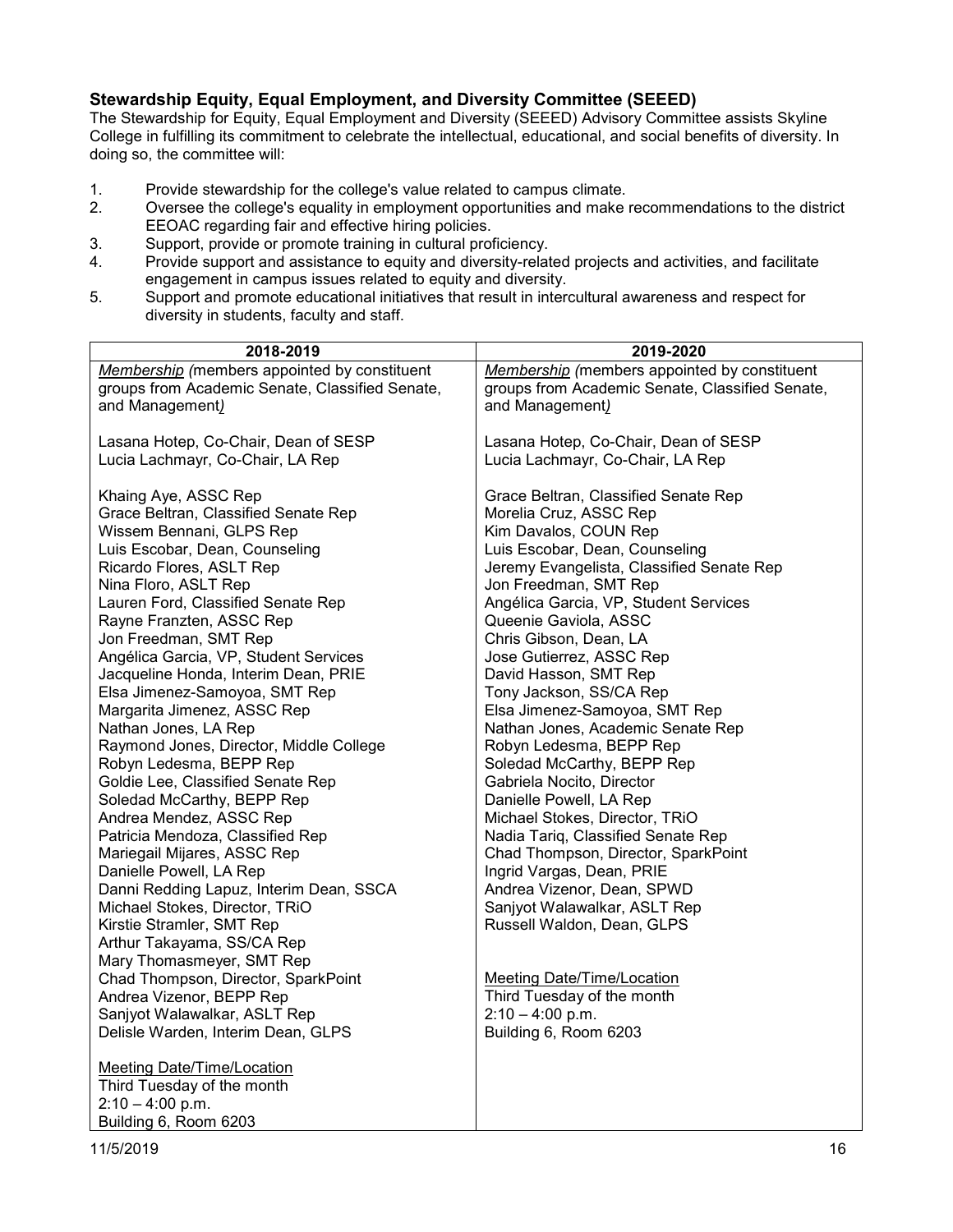# <span id="page-16-0"></span>**Strategic Planning and Allocation of Resources (SPARC)**

The Skyline College Strategic Planning and Allocation of Resources Committee will coordinate, integrate and communicate college-wide planning and budgeting. This committee will make integrated planning and budget recommendations to the College Governance Council.

| ecommendations to the College Governance Council.      |                                                        |
|--------------------------------------------------------|--------------------------------------------------------|
| 2018-2019                                              | 2019-2020                                              |
| Membership (Members of Strategic Planning and          | <b>Membership</b> (Members of Strategic Planning and   |
| Allocation of Resources Committee (SPARC) include      | Allocation of Resources Committee (SPARC) include      |
| the following: the Vice Presidents of the College, the | the following: the Vice Presidents of the College, the |
| Dean of PRIE, one dean from instruction, and one       |                                                        |
|                                                        | Dean of PRIE, one dean from instruction, and one       |
| dean from student services, appointed by the           | dean from student services, appointed by the           |
| President, the Academic Senate President, two          | President, the Academic Senate President, two          |
| faculty members from each college division including   | faculty members from each college division including   |
| student services, appointed by the Academic Senate,    | student services, appointed by the Academic Senate,    |
| three classified staff appointed by the Classified     | three classified staff appointed by the Classified     |
| Senate, 2 students appointed by the ASSC.)             | Senate, 2 students appointed by the ASSC.)             |
|                                                        |                                                        |
|                                                        |                                                        |
| Eloisa Briones, VP Administrative Services,            | Eloisa Briones, VP Administrative Services,            |
| Tri-Chair (Budget)                                     | Tri-Chair (Budget)                                     |
| Kathryn Browne, Academic Senate President,             | Kathryn Browne, Academic Senate President,             |
| Tri-Chair (Budget/Planning)                            | Tri-Chair (Budget/Planning)                            |
| Jacqueline Honda, Interim Dean, PRIE,                  | Ingrid Vargas, Dean, PRIE, Tri-Chair (Planning)        |
| Tri-Chair (Planning)                                   | Lindsey Ayotte, LA Rep                                 |
|                                                        | Wissem Bennani, GLPS Rep                               |
|                                                        |                                                        |
| Wissem Bennani, GLPS Rep                               | Zach Bruno, SS/CA Rep                                  |
| Zach Bruno, SS/CA Rep                                  | Morelia Cruz, ASSC Rep                                 |
| Luis Escobar, Dean, Counseling                         | Luis Escobar, Dean, Counseling                         |
| Michael Fitzgerald, KAD Rep                            | Michael Fitzgerald, KAD Rep                            |
| Kathy Fitzpatrick, Classified Senate Rep               | Connor Fitzpatrick, Classified Senate Rep              |
| Angélica Garcia, VP, Student Services                  | Kathy Fitzpatrick, Classified Senate Rep               |
| Filipp Gleyzer, BEPP Rep                               | Angélica Garcia, VP, Student Services                  |
|                                                        |                                                        |
| Pearl Ibeanusi, ASSC Rep                               | Filipp Gleyzer, BEPP Rep                               |
| Melissa Komadina, COUN Rep                             | Lucy Jovel, COUN Rep                                   |
| Barbara Lamson, Classified Senate Rep                  | Melissa Komadina, COUN Rep                             |
| Evan Leach, SMT Rep                                    | Barbara Lamson, Classified Senate Rep                  |
| Nicole Porter, BEPP Rep                                | Joe Morello, Dean, KAD                                 |
| Christine Roumbanis, Dean, BEPP                        | Athena Nazario, ASLT Rep                               |
| Bianca Rowden-Quince, ASLT Rep                         | Sonya Pope, GLPS Rep                                   |
| Gabe Saucedo, KAD Rep (Spring 2019)                    | Nicole Porter, BEPP Rep                                |
|                                                        |                                                        |
| Leigh Anne Shaw, LA Rep                                | Bianca Rowden-Quince, ASLT Rep                         |
| Jennifer Taylor-Mendoza, VP, Instruction               | Gabe Saucedo, KAD Rep                                  |
| Pia Walawalkar, ASLT, Rep                              | Leigh Anne Shaw, LA Rep                                |
| Miranda Wang, SMT Rep                                  | Jennifer Taylor-Mendoza, VP, Instruction               |
| Karen Wong, PRIE Rep                                   | John Ulloa, SS/CA Rep                                  |
| Alessandra Zanassi, GLPS Rep                           | Andrea Vizenor, SPWD Rep                               |
|                                                        | Miranda Wang, SMT Rep                                  |
| Vacant, COUN Rep                                       | Kenyatta Weathersby, SMT Rep                           |
| Vacant, LA Rep                                         | Karen Wong, PRIE Rep                                   |
|                                                        |                                                        |
|                                                        |                                                        |
| Meeting Date/Time/Location                             | Resources                                              |
| Second and Last Thursday                               | Belinda Chair, PRIE                                    |
| $2:10 - 4:00$ p.m.                                     | Paul Cassidy, Administrative Services                  |
| Building 6, Room 6203                                  | Judy Hutchinson, Administrative Services               |
|                                                        |                                                        |
|                                                        | <b>Meeting Date/Time/Location</b>                      |
|                                                        | Second and Last Thursday                               |
|                                                        | $2:10 - 4:00$ p.m.                                     |
|                                                        |                                                        |
|                                                        | Building 6, Room 6203                                  |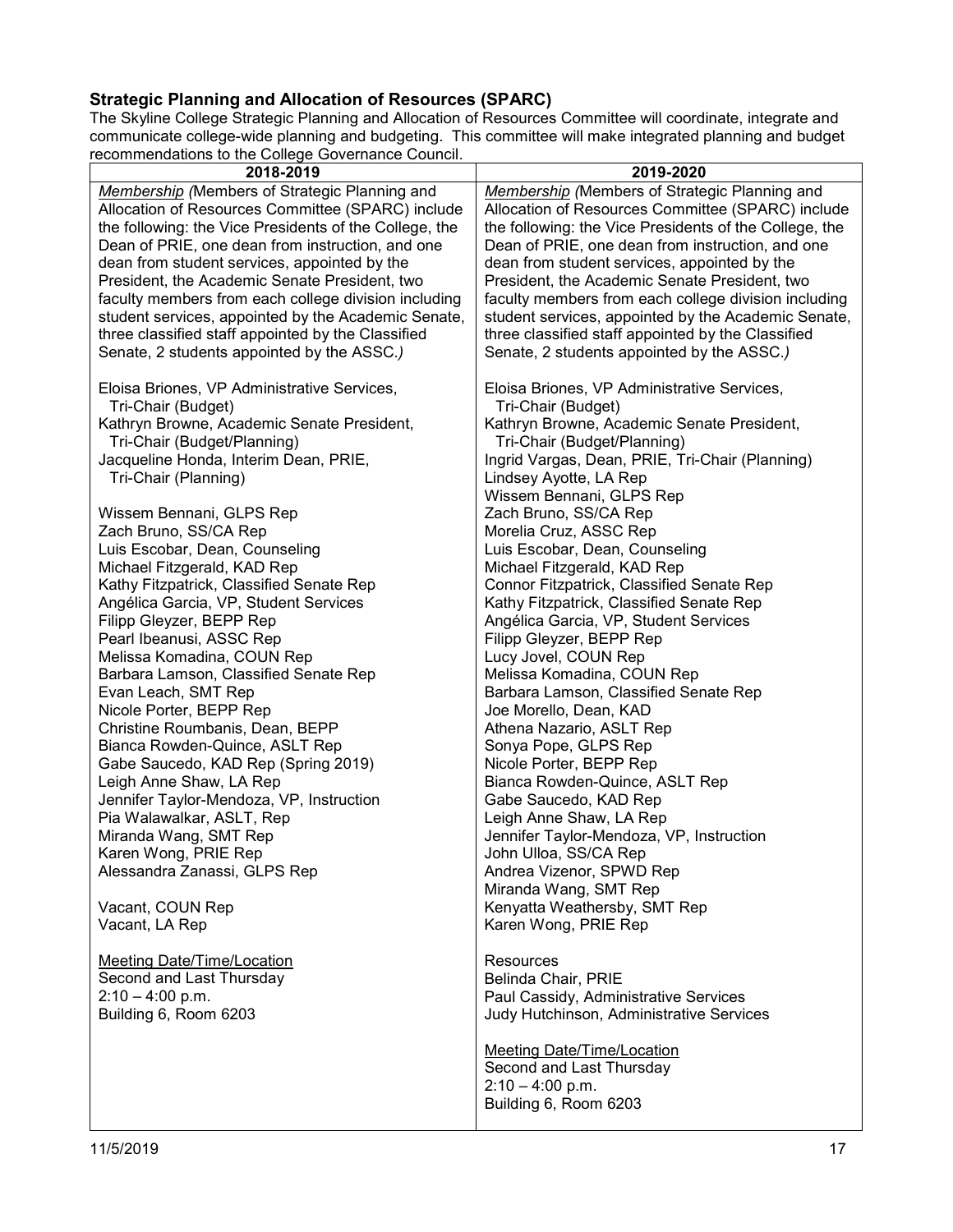# <span id="page-17-0"></span>**Technology Advisory Committee (TAC)**

The Skyline College Technology Advisory Committee (TAC) serves as a viable forum through which faculty, staff and administrators discuss, plan and implement ideas and strategies that will best utilize advances in technology to enhance instruction, student support services and administrative services.

| 2018-2019                                                                                                                                                                                                                                                                                                                                                                                                                                                                                                                 | 2019-2020                                                                                                                                                                                                                                                                                                                                                                                                                                                                                                                                                                                         |
|---------------------------------------------------------------------------------------------------------------------------------------------------------------------------------------------------------------------------------------------------------------------------------------------------------------------------------------------------------------------------------------------------------------------------------------------------------------------------------------------------------------------------|---------------------------------------------------------------------------------------------------------------------------------------------------------------------------------------------------------------------------------------------------------------------------------------------------------------------------------------------------------------------------------------------------------------------------------------------------------------------------------------------------------------------------------------------------------------------------------------------------|
| Membership (interested faculty, staff and                                                                                                                                                                                                                                                                                                                                                                                                                                                                                 | Membership (interested faculty, staff and                                                                                                                                                                                                                                                                                                                                                                                                                                                                                                                                                         |
| administrators)                                                                                                                                                                                                                                                                                                                                                                                                                                                                                                           | administrators)                                                                                                                                                                                                                                                                                                                                                                                                                                                                                                                                                                                   |
| Ricardo Flores, Chair, ASLT/Classified Senate Rep                                                                                                                                                                                                                                                                                                                                                                                                                                                                         | Ricardo Flores, Chair, ASLT/Classified Senate Rep                                                                                                                                                                                                                                                                                                                                                                                                                                                                                                                                                 |
| Khaing Aye, ASSC Rep<br>Shari Bookstaff, SMT Rep<br>Paul Bridenbaugh, SS/CA Rep<br>Thomas Broxholm, BEPP Rep<br>Kevin Chak, Bookstore Manager, Auxiliary Services<br>Norman Del Prado, SMT Rep<br>Walter Hanley, SMT Rep<br>Will Minnich, Dean, Enrollment Services<br>James Houpis, Dean, ASLT<br>Jacqueline Honda, Interim Dean, PRIE<br>Mariegail Mijares, ASSC Rep<br>Cindy Moss, SMT Rep<br>Guillermo Ortiz, BEPP Rep<br>Chris Weidman, ASLT Rep<br>*, ASSC Rep<br>Vacant, COUN Rep<br>Vacant, LA Rep<br>Vacant, KAD | Shari Bookstaff, SMT Rep<br>Paul Bridenbaugh, SS/CA Rep<br>Thomas Broxholm, BEPP Rep<br>Tammy Calderon, BEPP Rep<br>Kevin Chak, Bookstore Manager, Auxiliary Services<br>Morelia Cruz, ASSC Rep<br>Norman Del Prado, SMT Rep<br>Zaid Ghori, GLPS Rep<br>Kenny Gonzalez, COUN Rep<br>Walter Hanley, SMT Rep<br>Ray Hernandez, SMT Rep<br>Roger Marcelo, ASLT Rep<br>Will Minnich, Dean, Enrollment Services<br>Rolin Moe, Dean, ASLT<br>Cindy Moss, SMT Rep<br>Erinn Struss, LA Rep<br>Linda Truong, SPWD Rep<br>Ingrid Vargas, Dean, PRIE<br>Chris Weidman, ASLT Rep<br>Phillip Williams, SMT Rep |
| <b>Meeting Date/Time/Location</b><br>First Tuesday of the month<br>$2:30 - 4:00$ p.m.<br>Building 1, Room 1311F                                                                                                                                                                                                                                                                                                                                                                                                           | Vacant, KAD<br><b>Meeting Date/Time/Location</b><br>First Tuesday of the month<br>$2:30 - 4:00$ p.m.<br>Building 1, Room 1311F                                                                                                                                                                                                                                                                                                                                                                                                                                                                    |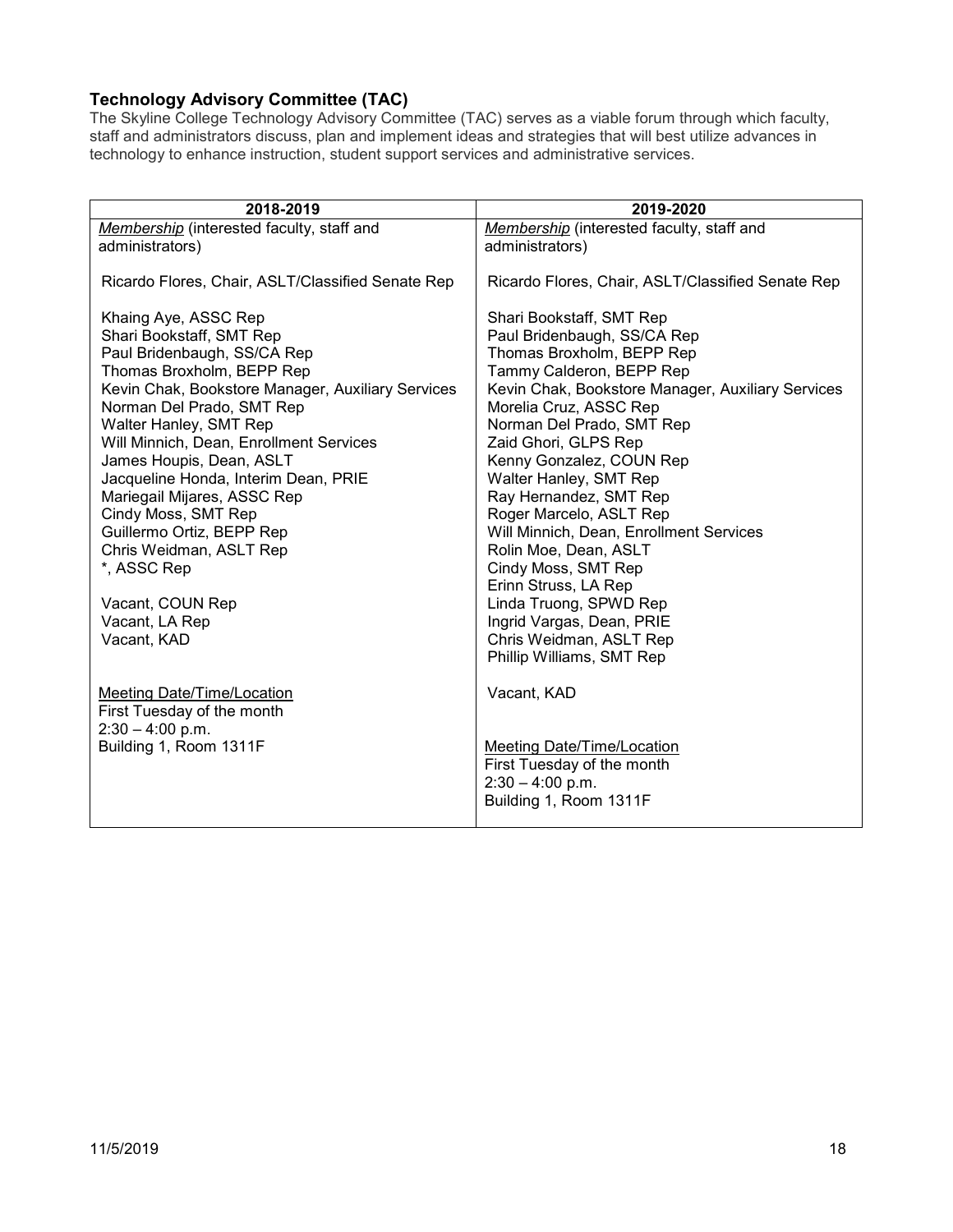# <span id="page-18-0"></span>**TASK FORCES**

#### <span id="page-18-1"></span>**Art on Campus Committee**

The Art on Campus Committee is charged with developing and reviewing proposals for acquisition of art works for both indoor and outdoor display at Skyline College that are appropriate to the mission of the college, broadly interpreted, and express the college's commitment to access and respect for all, regardless of "level of preparation, socio-economic status, cultural, religious, or ethnic background, or disability." The committee will make recommendations to the College President. The committee shall consist of at least one representative each from administration, faculty, staff, and students. Members shall include representatives from the art department, the budget office and facilities. Members shall serve in staggered three-year terms (except student representatives) and may be reappointed

| 2018-2019                                                                                                                                                                                                                                                                                                                                                             | 2019-2020                                                                                                                                                                                                                                                                                                          |
|-----------------------------------------------------------------------------------------------------------------------------------------------------------------------------------------------------------------------------------------------------------------------------------------------------------------------------------------------------------------------|--------------------------------------------------------------------------------------------------------------------------------------------------------------------------------------------------------------------------------------------------------------------------------------------------------------------|
| <b>Membership</b> (representatives from management,                                                                                                                                                                                                                                                                                                                   | <b>Membership</b> (representatives from management,                                                                                                                                                                                                                                                                |
| faculty, staff, and students)                                                                                                                                                                                                                                                                                                                                         | faculty, staff, and students)                                                                                                                                                                                                                                                                                      |
| Andrea Vizenor, Co-Chair, Administration<br>Paul Bridenbaugh, Co-Chair, Faculty                                                                                                                                                                                                                                                                                       | Danni Redding Lapuz, Co-Chair Dean, SS/CA<br>Paul Bridenbaugh, Co-Chair, Faculty                                                                                                                                                                                                                                   |
| Marianne Beck, Classified Rep<br>Sara Benchohra, ASSC Rep<br>Michelle Chee, ASSC Rep<br>Kim Davalos, COUN Rep<br><b>Bridget Fischer, Faculty</b><br>Kathy Fitzpatrick, SS/CA Rep<br>Thiri Htun, ASSC Rep<br>Susan Lorenzo, Registrar<br>Justin Piergrossi, Faculty<br><b>Tiffany Schmierer, Faculty</b><br>Arthur Takayama, Faculty<br>Marisa Thigpen, Classified Rep | Marianne Beck, Classified Rep<br>Kim Davalos, COUN Rep<br><b>Bridget Fischer, Faculty</b><br>Kathy Fitzpatrick, SS/CA Rep<br>Susan Lorenzo, Registrar<br>Kaelynn Malani, ASSC Rep<br>Justin Piergrossi, Faculty<br><b>Tiffany Schmierer, Faculty</b><br>Arthur Takayama, Faculty<br>Marisa Thigpen, Classified Rep |
| Meeting Date/Time/Location<br>To be Determined                                                                                                                                                                                                                                                                                                                        | Meeting Date/Time/Location<br>To be Determined                                                                                                                                                                                                                                                                     |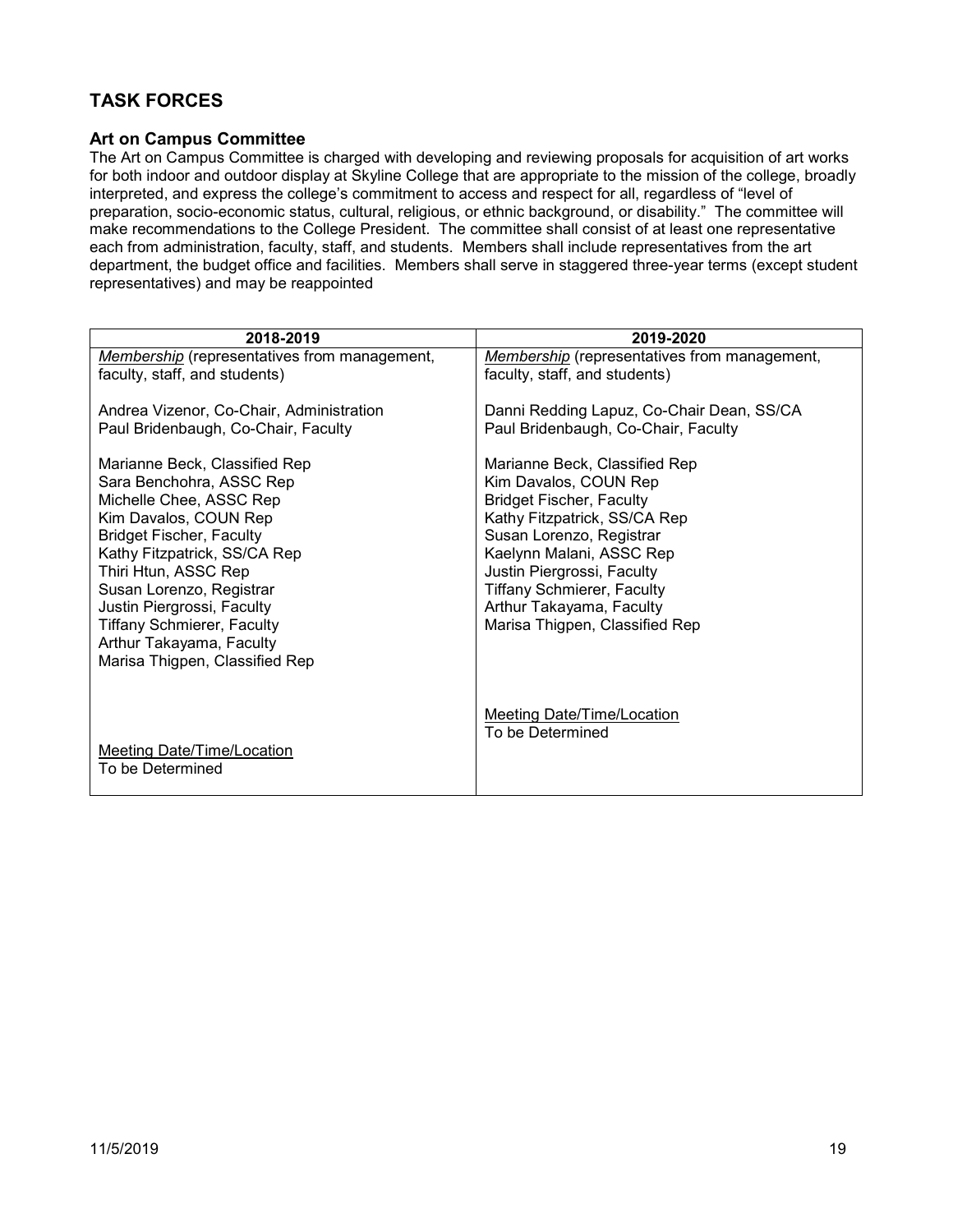# <span id="page-19-0"></span>**OPERATIONAL WORK GROUPS**

### <span id="page-19-1"></span>**Campus Auxiliary Services Advisory Committee**

The Committee is to identify concerns and makes recommendations regarding the cafeteria, bookstore, vending, and some facilities to the President or the Chancellor's Office. This is a college committee that interfaces with the District Auxiliary Services Advisory Committee (DASAC).

| 2018-2019                                                                                                     | 2019-2020                                                                                              |
|---------------------------------------------------------------------------------------------------------------|--------------------------------------------------------------------------------------------------------|
| <b>Membership</b> (representatives from bookstore,<br>cafeteria, Student Activities Office, Business Services | Membership (representatives from bookstore,<br>cafeteria, Student Activities Office, Business Services |
| office, Student Services)                                                                                     | office, Student Services)                                                                              |
| Kaing Aye, ASSC Rep                                                                                           | Eloisa Briones, VP, Administrative Services                                                            |
| Eloisa Briones, VP, Administrative Services                                                                   | Kevin Chak, Bookstore Manager, Auxiliary Services                                                      |
| Amory Cariadus, Director, Student Development<br>Kevin Chak, Bookstore Manager, Auxiliary Services            | Chelsee De Barra, Manager, Learning Center<br>Erick Ferrogiaro, ASSC Rep                               |
| Rayne Franzten, ASSC Rep                                                                                      | Rick McMahon, Pacific Dining representative                                                            |
| Alejandro Guzman, ASSC Rep                                                                                    | Ryan Samn, Student Development                                                                         |
| Rick McMahon, Pacific Dining representative                                                                   | Chikako Walker, GLPS Rep                                                                               |
| Chikako Walker, GLPS Rep                                                                                      |                                                                                                        |
|                                                                                                               | Meeting Date/Time/Location                                                                             |
| Meeting Date/Time/Location                                                                                    | Meetings held as needed                                                                                |
| Meetings held as needed                                                                                       |                                                                                                        |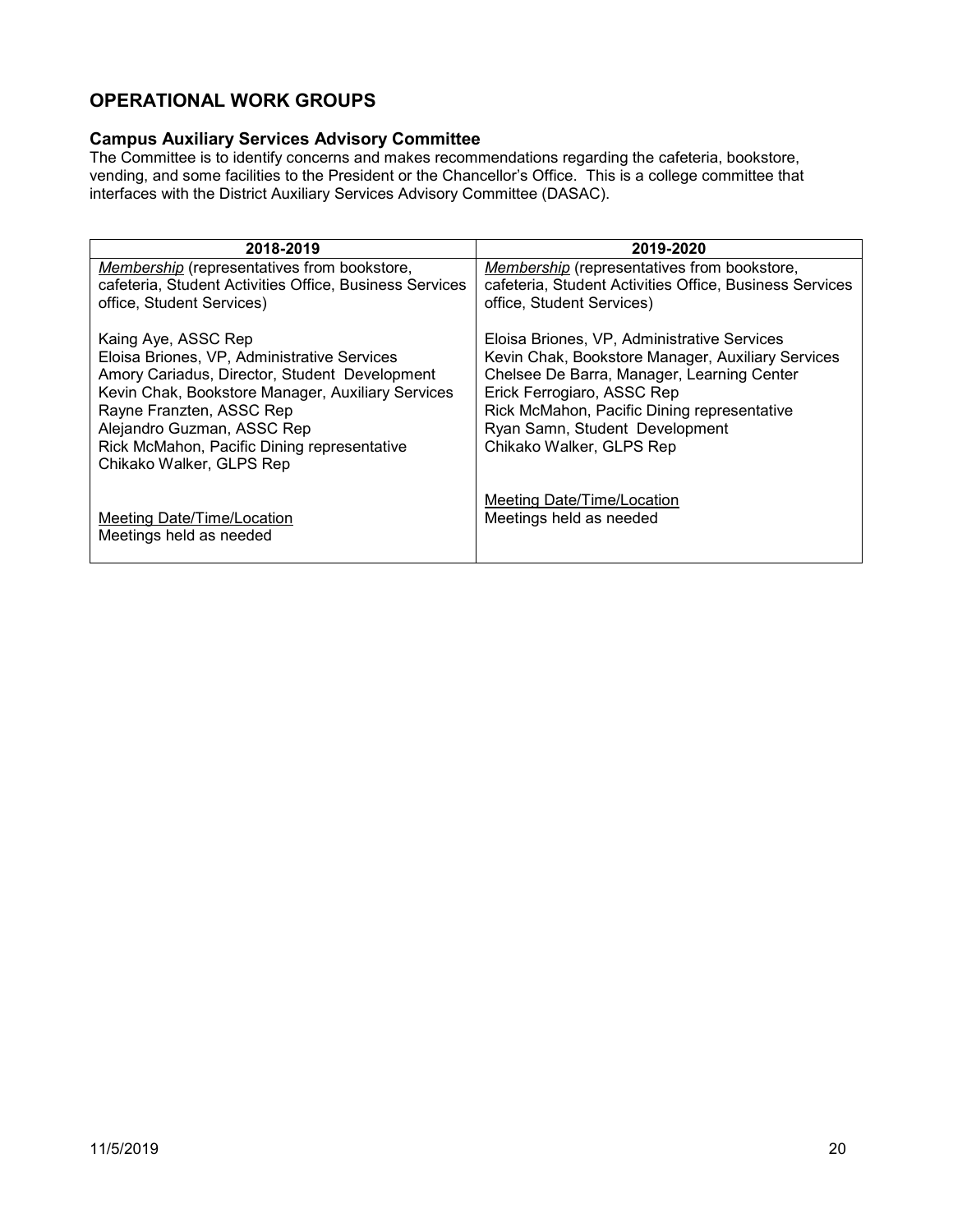### <span id="page-20-0"></span>**College Design Team**

The Design Team is a collaborative body comprised of faculty, staff, students, and administrators that serve as a point of integration and communication for all efforts of the Comprehensive College Redesign. This body reviews and discusses proposals from the inquiry/work teams and makes recommendations to the Administrative Leadership Team. Specifically, the design team includes the co-leads as well as representatives from: the inquiry/work teams, shared governance bodies at Skyline College, various campus programs, classified staff and from the logistics and communication team.

| alabolited blant and from the logiotics and communication team. |                                                     |
|-----------------------------------------------------------------|-----------------------------------------------------|
| 2018-2019                                                       | 2019-2020                                           |
| Membership (as listed below)                                    | Membership (as listed below)                        |
|                                                                 |                                                     |
| Design Team Co-Leads                                            | Design Team Co-Leads                                |
|                                                                 |                                                     |
| Carla Grandy, Instructional Faculty                             | Carla Grandy, Director, Guided Pathways and         |
| Jessica Hurless, Instruction Faculty                            | Comprehensive Redesign                              |
| Mustafa Popal, Instructional Faculty                            | Jessica Hurless, Instruction Faculty                |
| Angélica Garcia, Vice President of Student Services             | Mustafa Popal, Instructional Faculty                |
| Jennifer Taylor-Mendoza, Vice President of                      | Angélica Garcia, Vice President of Student Services |
| Instruction                                                     | Jennifer Taylor-Mendoza, Vice President of          |
|                                                                 |                                                     |
|                                                                 | Instruction                                         |
| <b>Shared Governance Representatives</b>                        |                                                     |
| Michele Haggar - Classified Senate (President)                  | TBD - Classified Senate - 3 seats                   |
| Courtney Honeywell, Academic Senate                             | $TBD - AS Rep - 1 seat$                             |
| Zaw Min Khant - ASSC                                            | Cherie Colin, Director, MCPR                        |
|                                                                 |                                                     |
| <b>ASSC</b>                                                     | Chelssee De Barra, Manager, TLC                     |
| <b>Additional Seats:</b>                                        | Luis Escobar, Dean, Counseling                      |
| Amory Caradius - Center for Student Life and                    | Bridget Fischer, ePortfolio Coordinator             |
| Leadership (Director)                                           | Connor, Fitzpatrick, Communications Manager         |
| Goldie Lee - Program Services Coordinator                       | Safiyyah Forbes, Professional Development, Coord.   |
| Assessment Center (Classified staff)                            | Alvin Gubatina, Interim Director, Student Life      |
| Sherrie Prasad - Executive Assistant, Office of the             | Jessica Hurless, Curriculum Chair                   |
|                                                                 |                                                     |
| Vice President of Instruction (Classified Staff)                | Kaelynn Malani, ASSC Rep                            |
| Angelica Mendoza - Administrative Assistant, Office             | Will Minnich, Dean, Enrollment Services             |
| of the Vice President of Instruction (Classified Staff)         | Rolin Moe, Dean, ASLT                               |
| Jessica Hurless - Curriculum (Chair)                            | Ellen Murray, Director                              |
| Karen Wong - ISLO/Institutional Effectiveness                   | Jude Navari, HIPs Lead                              |
| Chelssee De Barra - Learning Center (Director)                  | Gabriella Nocito, Director Learning Commons         |
| Nina Floro/Jesse Raskin - Professional Development              | Ingrid Vargas, Dean, PRIE                           |
|                                                                 |                                                     |
| (Coordinators)                                                  | Andrea Vizenor, Dean, SPWD                          |
| Ellen Murray - Promise Scholars Program (Director)              |                                                     |
| Rika Fabian - Service Learning CoP (Lead)                       | <b>Student Success Team Representatives:</b>        |
| Katrina Pantig - Student Equity & Support Programs              |                                                     |
| Andrea Vizenor - Career & Workforce Program                     | TBD - STH Instructional Faculty Rep                 |
| (Director)                                                      | TBD - BEM Instructional Faculty Rep                 |
| <b>Inquiry/Work Team Representatives:</b>                       | TBD - SE Instructional Faculty Rep                  |
|                                                                 |                                                     |
| Lavinia Zanassi - Exploring Student Experience Lead             | TBD - ALC Instructional Faculty Rep                 |
| First Year Seminar Course Lead                                  | Chris Gibson, ALC Instructional Dean Lead           |
| Michael Cross - G.E. Redesign Lead                              | Kenny Gonzalez, Career Counselor                    |
| Jude Navari - HIPs (High Impact Practices) Lead                 | David Hasson, AB705                                 |
| Meta-majors Lead                                                | Ray Hernandez, STH Instructional Dean Lead          |
| Nate Nevado - Student Support Services Lead                     | Michael Kane, BEM Instructional Dean Lead           |
| <b>Logistics &amp; Communication Representatives:</b>           | Jenny Le, STH MM Counselor                          |
| Joe Morello - Dean, KAD                                         |                                                     |
|                                                                 | Courtney Mogg, ALC MM Counselor                     |
| Cherie Colin - Director, MCPR                                   | Nate Nevado, BEM MM Counselor                       |
| <b>Connor Fitzpatrick - Communications Manager</b>              | Danni Redding-Lapuz, SE Instructional Dean Lead     |
| Technology                                                      | Alberto Santellan - SE MM Counselor                 |
|                                                                 | Lavinia Zanassi, Career Counselor                   |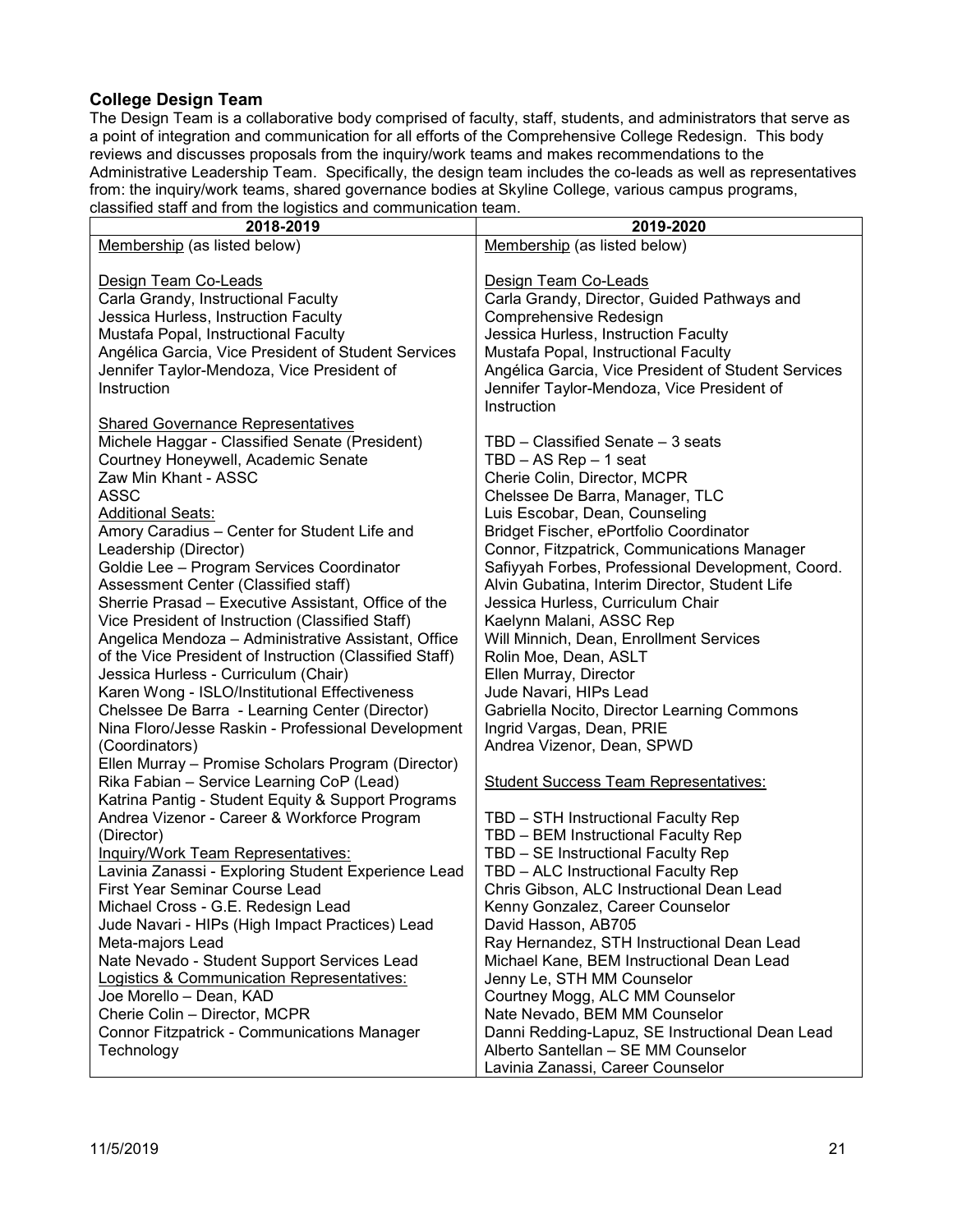#### <span id="page-21-0"></span>**College Success Initiative (CSI) Coordinating Committee**

The role of this committee is to provide a venue to facilitate communication and currency among everyone involved in implementation of the Basic Skills Plan and between the instructional and student services components of the college. The group will seek to ensure that Skyline's Plan is integrated throughout the college. It will be responsible for overseeing the project as a whole and ensuring that the various efforts are well connected to each other, and well embedded in the college's structure. The committee will also identify any gaps that should be addressed. The committee will develop and maintain a calendar of activities to facilitate communication and coordination across the college.

| 2018-2019                                                                                      | 2019-2020                                                                                      |
|------------------------------------------------------------------------------------------------|------------------------------------------------------------------------------------------------|
| Membership The committee will be a broadly                                                     | Membership The committee will be a broadly                                                     |
| constituted group representing all of the key                                                  | constituted group representing all of the key                                                  |
| components of the project, and co-chaired by the                                               | components of the project, and co-chaired by the                                               |
| College Success Coordinator and a Vice President.                                              | College Success Coordinator and a Vice President.                                              |
| If the Coordinator is a classroom instructor, the Co-                                          | If the Coordinator is a classroom instructor, the Co-                                          |
| Chair would be the Vice President of Student<br>Services. If the Coordinator is a counselor or | Chair would be the Vice President of Student<br>Services. If the Coordinator is a counselor or |
| librarian, the Co-Chair would be the Vice President of                                         | librarian, the Co-Chair would be the Vice President of                                         |
| Instruction. The members would include:                                                        | Instruction. The members would include:                                                        |
|                                                                                                |                                                                                                |
|                                                                                                |                                                                                                |
| Serena Chu-Mraz, Co-Chair, LA Rep                                                              | Jarrod Feiner, Co-Chair, LA Rep                                                                |
| Jennifer Taylor Mendoza, Co-Chair, Vice President,<br>Instruction                              | Angèlica Garcia, Co-Chair, VP, Student Services                                                |
|                                                                                                | Serena Chu-Mraz, LA Rep                                                                        |
| Chelssee De Barra, ASLT Rep/                                                                   | Lorraine DeMello, COUN Rep                                                                     |
| <b>Classified Senate Rep</b>                                                                   | Jarrod Feiner, LA Rep                                                                          |
| Jarrod Feiner, LA Rep                                                                          | Ricardo Flores, ASLT Rep/Classified Senate Rep                                                 |
| Ricardo Flores, ASLT Rep/Classified Senate Rep                                                 | Raymon Gutierrez, ASLT Rep/Classified Senate Rep                                               |
| Chris Gibson, Interim Dean LA<br>Raymon Gutierrez, ASLT Rep/Classified Senate Rep              | Raymond Hernandez, Dean, SMT<br>Lasana Hotep, Dean SESP                                        |
| Raymond Hernandez, Dean, SMT                                                                   | Denise Hum, SMT Rep                                                                            |
| Lasana Hotep, Dean SESP                                                                        | Maryam Khan, SMT Rep                                                                           |
| Stacy Nojima, LA/Classified Senate Rep                                                         | Rolin Moe, ASLT Rep                                                                            |
| Suzanne Poma, COUN Rep                                                                         | Marisa Thigpen, ASLT Rep/ Classified Senate Rep                                                |
| Marisa Thigpen, ASLT Rep/ Classified Senate Rep                                                | Jessica Truglio, DRC Rep                                                                       |
| Jessica Truglio, DRC Rep                                                                       | Andrew Yu, SMT Rep                                                                             |
| Andrew Yu, SMT Rep                                                                             |                                                                                                |
| Soodi Zamani, SMT Rep                                                                          | Ex Officio Members                                                                             |
| Ex Officio Members                                                                             |                                                                                                |
|                                                                                                | <b>Meeting Date/Time/Location</b>                                                              |
|                                                                                                | First Monday of the month                                                                      |
| Meeting Date/Time/Location                                                                     | 2:10 - 4:00 p.m.                                                                               |
| First Monday of the month                                                                      | Building 4, Room 4301                                                                          |
| $2:10 - 4:00 p.m.$                                                                             |                                                                                                |
| Building 4, Room 4301                                                                          |                                                                                                |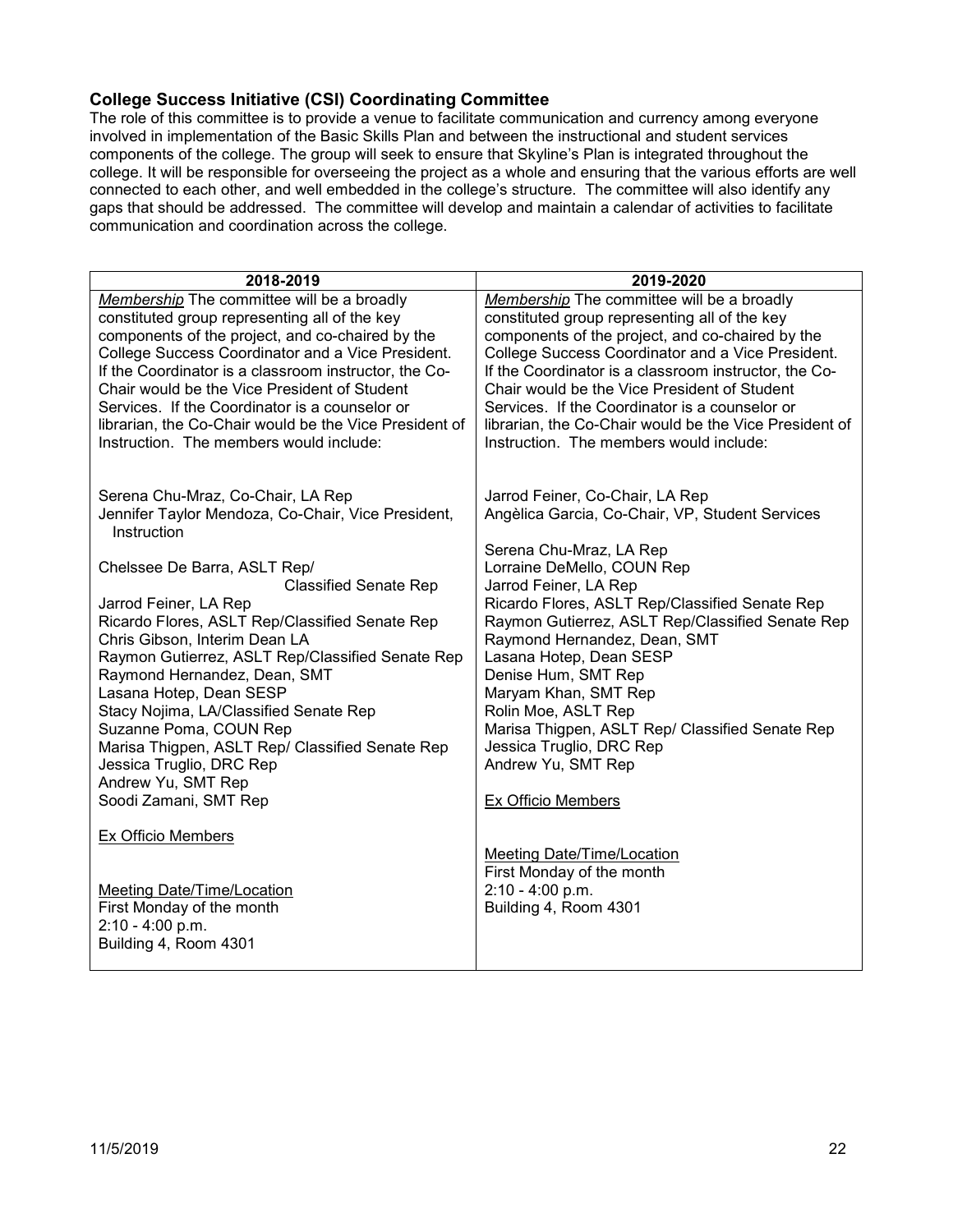#### <span id="page-22-0"></span>**Commencement Committee**

This committee plans, coordinates and implements all activities for Commencement. The committee meets regularly during the spring semester until the day of graduation. Meetings focus on all logistical aspects of the graduation and the commencement ceremony.

| 2018-2019                                            | 2019-2020                                             |
|------------------------------------------------------|-------------------------------------------------------|
| Membership (Representatives from Buildings and       | Membership (Representatives from Buildings and        |
| Grounds, Campus Bookstore, Multi-Media, Student      | Grounds, Campus Bookstore, Multi-Media, Student       |
| Services)                                            | Services)                                             |
| William Minnich, Co-Chair, Dean, Enrollment          | William Minnich, Co-Chair, Dean, Enrollment           |
| <b>Services</b>                                      | <b>Services</b>                                       |
| Amory Cariadus, Co-Chair, Director, Student          | Alvin Gubatina, Co-Chair, Interim Director, Student   |
| Development                                          | Development                                           |
| Kevin Chak, Bookstore Manager, Auxiliary Services    | Michelle Batista, Director Student Support            |
| Cherie Colin, Director, MCPR                         | Services/Title IX Deputy Coordinator                  |
| John Doctor, Facility Rep                            | Kevin Chak, Bookstore Manager, Auxiliary Services     |
| Susan Lorenzo, Registrar                             | Mia Coo, MCPR                                         |
| Golda Margate, EA, VPSS/Title IX Deputy              | John Doctor, Facility Rep                             |
| Investigator                                         | Jeremy Evangelista, College Recruiter                 |
| Joseph Morello, Jr., Dean, KAD                       | Susan Lorenzo, Registrar                              |
| Sherrie Prasad, EA, VPI                              | Golda Margate, EA, VPSS                               |
| Theresa Tentes, EA, President's Office               | Joe Morello, KAD                                      |
| Jim Vangele, Chief, Public Safety                    | Gabriela Nocito, Director, Learning Commons           |
| Alexandra Zanassi, GLPS Rep                          | Sherrie Prasad, EA, VPI                               |
| Other members of the campus community are invited    | Theresa Tentes, EA, President's Office                |
| to meetings that cover specific planning areas as it | Jim Vangele, Chief, Public Safety                     |
| relates to their department, program or division.    | Other members of the campus community are invited     |
| Meeting Date/Time/Location                           | to meetings that cover specific planning areas as it  |
| Meetings held as needed                              | relates to their department, program or division.     |
|                                                      | Meeting Date/Time/Location<br>Meetings held as needed |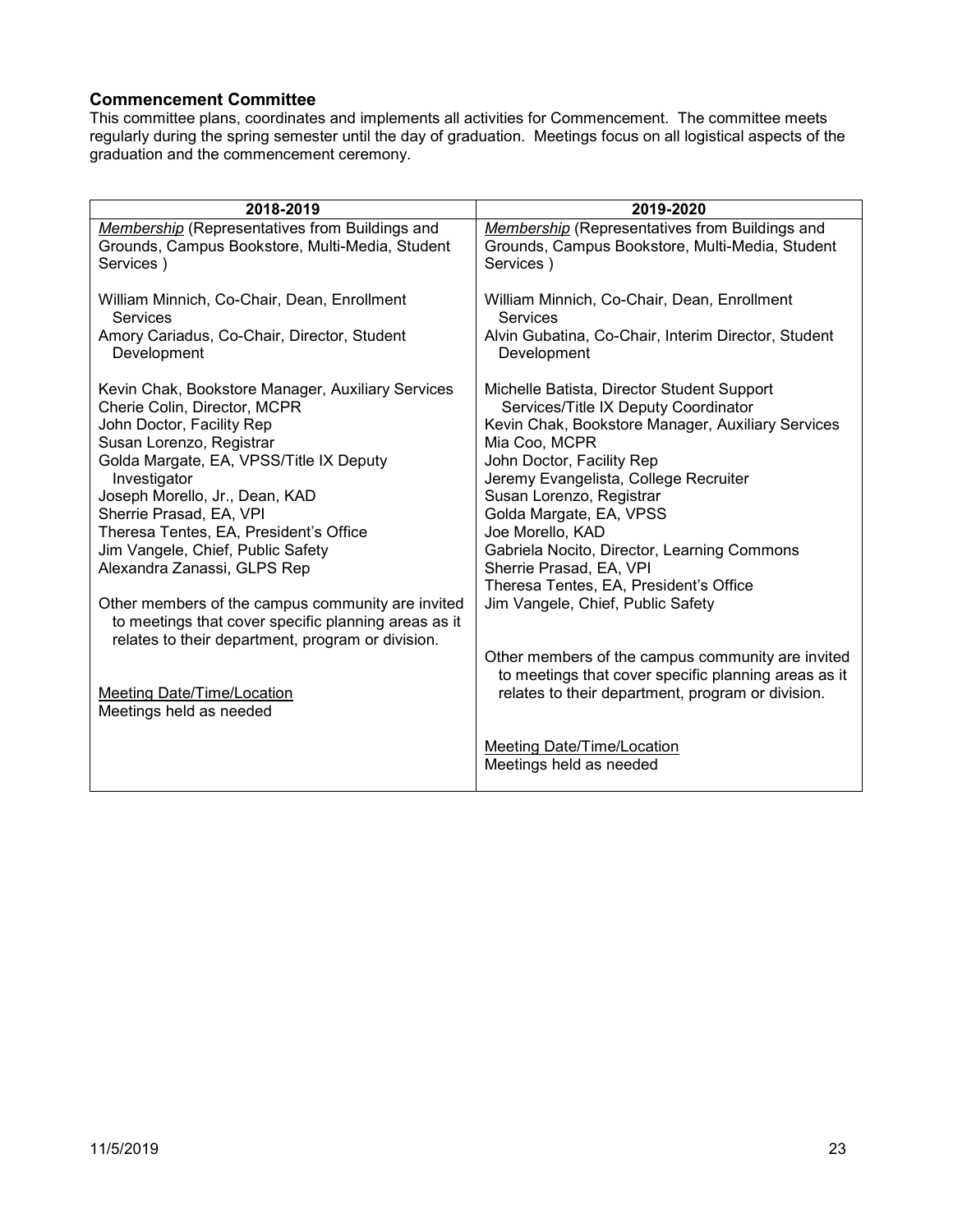# <span id="page-23-0"></span>**Deans and Vice Presidents**

| 2018-2019                                  | 2019-2020                                               |
|--------------------------------------------|---------------------------------------------------------|
| Membership (Vice Presidents and Deans)     | Membership (Vice Presidents and Deans)                  |
|                                            |                                                         |
| Jennifer Taylor-Mendoza, VP, Instruction   | Eloisa Briones, VP, Administrative Services             |
|                                            | Angèlica Garcia, VP, Student Services                   |
| Eloisa Briones, VP of AS                   | Jennifer Taylor-Mendoza, VP, Instruction                |
| Luis Escobar, Dean, Counseling             |                                                         |
| Angélica Garcia, VP, Student Services      | Paul Cassidy, Manager, Administrative Services          |
| Chris Gibson, Interim Dean, LA             | Cherie Colin, Director, MCPR                            |
| Raymond Hernandez, Dean, SMT               | Luis Escobar, Dean, Counseling                          |
| Jacqueline Honda, Interim Dean, PRIE       | Chris Gibson, Dean, LA                                  |
| Lasana Hotep, Dean, SESP                   | Raymond Hernandez, Dean, SMT                            |
| James Houpis, Dean, ASLT                   | Lasana Hotep, Dean, SESP                                |
| William Minnich, Dean, Enrollment Services | Michael Kane, Dean, BEPP                                |
| Joseph Morello, Jr., Dean, KAD             | William Minnich, Dean, Enrollment Services              |
| Christine Roumbanis, Dean, BEPP            | Rolin Moe, Dean, ASLT                                   |
| Danni Redding Lapuz, Interim Dean, SS/CA   | Joseph Morello, Jr., Dean, KAD                          |
| Delisle Warden, Interim Dean, GLPS         | Danni Redding Lapuz, Dean, SS/CA                        |
|                                            | Ingrid Vargas, Dean, PRIE<br>Andrea Vizenor, Dean, SPWD |
| <b>Meeting Date/Time/Location</b>          | Russell Waldon, Dean, GLPS                              |
|                                            |                                                         |
| Second Thursday of the month               |                                                         |
| $9:00 - 11:00$ a.m.                        | <b>Meeting Date/Time/Location</b>                       |
| Building 4, Room 4343                      |                                                         |
|                                            | Second Thursday of the month<br>$9:00 - 11:00$ a.m.     |
|                                            |                                                         |
|                                            | Building 4, Room 4343                                   |
|                                            |                                                         |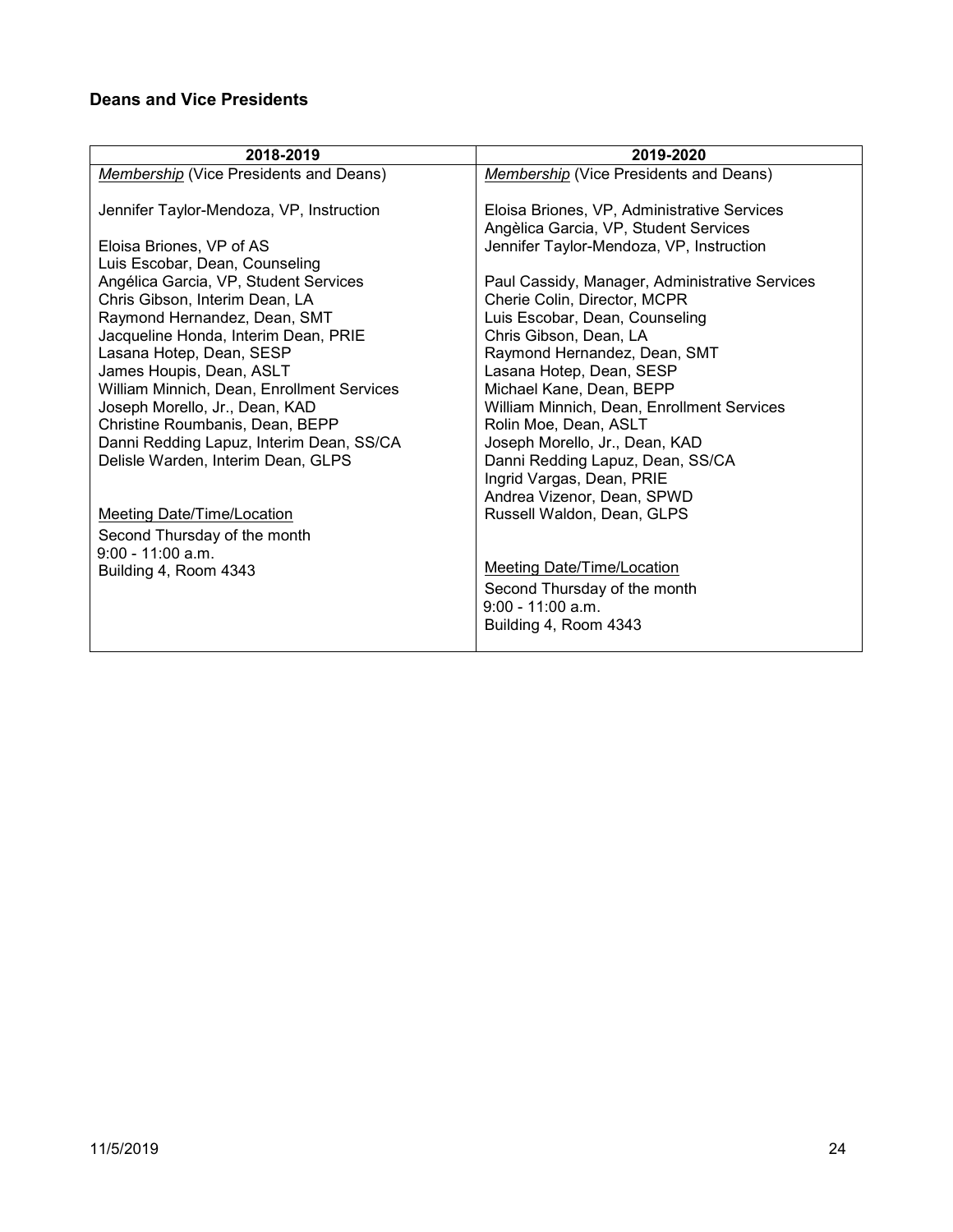# <span id="page-24-0"></span>**Event Support Working Group**

| 2018-2019                                               | 2019-2020                                               |
|---------------------------------------------------------|---------------------------------------------------------|
| <b>Membership (Representatives from Administration,</b> | <b>Membership</b> (Representatives from Administration, |
| Operations, Facilities, Public Safety, Media Services   | Operations, Facilities, Public Safety, Media Services   |
| and division offices who assist in event planning)      | and division offices who assist in event planning)      |
|                                                         |                                                         |
| Eloisa Briones, Chair, VP, Administrative Services      | Eloisa Briones, Chair, VP, Administrative Services      |
|                                                         |                                                         |
| Nancy Argarin                                           | Nancy Argarin                                           |
| Grace Beltran                                           | Grace Beltran                                           |
| Linda Bertellotti                                       | Linda Bertellotti                                       |
| <b>Amory Cariadus</b>                                   | Kevin Chak                                              |
| Kevin Chak                                              | Cherie Colin                                            |
| <b>Cherie Colin</b>                                     | John Doctor                                             |
| <b>Connor Fitzpatrick</b>                               | Jeremy Evangelista                                      |
| Jackie Flores                                           | <b>Bryant Evans</b>                                     |
| Lauren Ford                                             | <b>Connor Fitzpatrick</b>                               |
| Joshua Harris                                           | <b>Jackie Flores</b>                                    |
| Roger Marcelo                                           | Joshua Harris                                           |
| Golda Margate                                           | Roger Marcelo                                           |
| Joseph Morello, Jr.                                     | Golda Margate                                           |
| Katrina Pantig                                          | Joseph Morello, Jr.                                     |
| Sherrie Prasad                                          | Katrina Pantig                                          |
| Theresa Tentes                                          | Sherrie Prasad                                          |
| Annie Trinh                                             | Ryan Samn                                               |
| Alana Utsumi                                            | <b>Theresa Tentes</b>                                   |
| Jim Vangele                                             | Annie Trinh                                             |
| Alessandra Zanassi                                      | Jim Vangele                                             |
|                                                         |                                                         |
| Meeting Date/Time/Location                              | Meeting Date/Time/Location                              |
| Meetings held as needed                                 | Meetings held as needed                                 |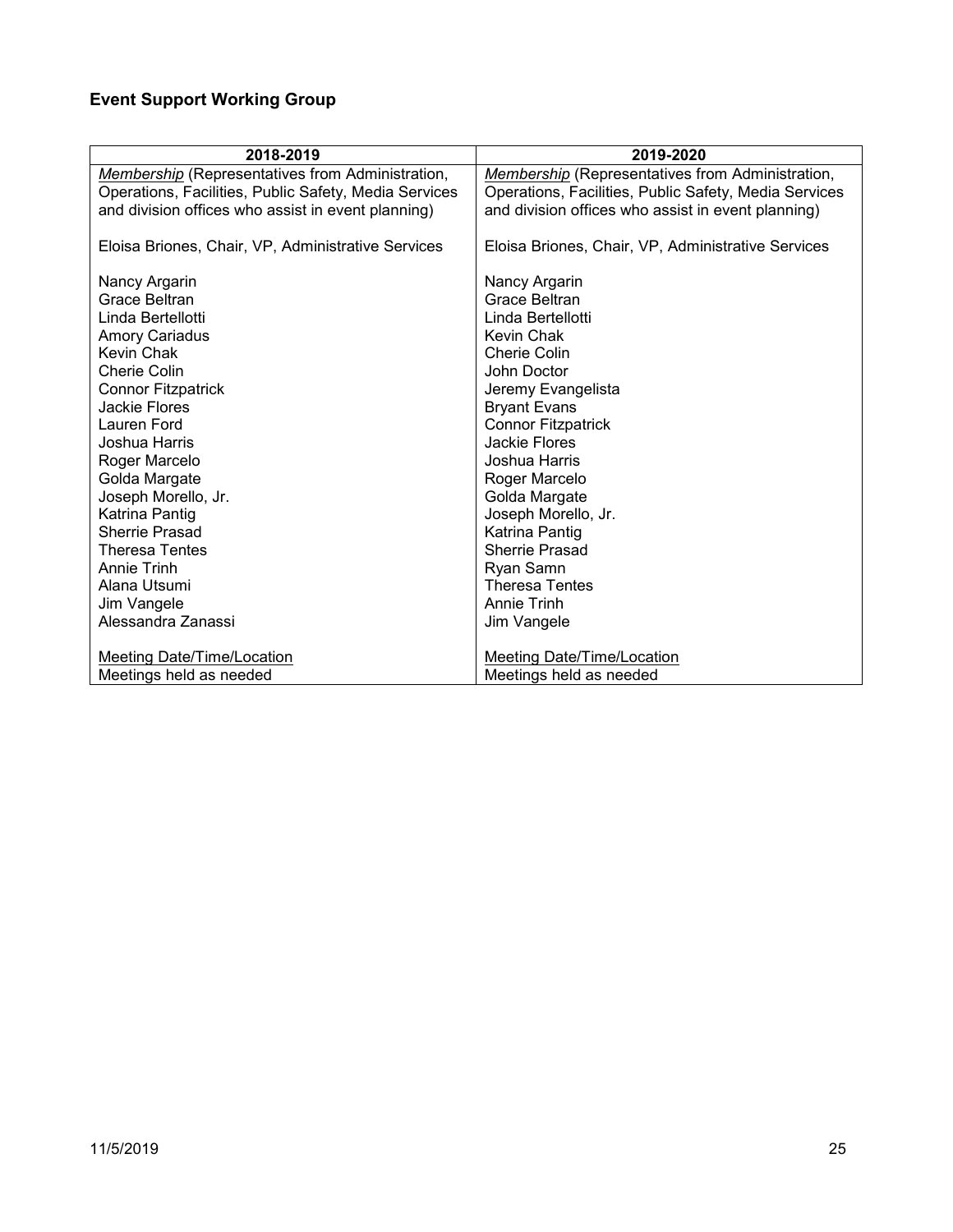#### <span id="page-25-0"></span>**Institutional Review Board**

The Skyline College Institutional Review Board (IRB) is charged with reviewing non-exempt research and making recommendations on the ethical and safety status of the proposed research. The IRB serves to ensure that research conducted on human subjects, including both biological and social science inquiries, be ethical and not infringe upon the rights or jeopardize the welfare of the subjects. An IRB is solely about the protection of human subjects in research. The results of the consideration will be forwarded to the President via the Dean of Planning, Research and Institutional Effectiveness.

| 2018-2019                                                                            | 2019-2020                                                                 |
|--------------------------------------------------------------------------------------|---------------------------------------------------------------------------|
| Membership                                                                           | Membership                                                                |
| Jacqueline Honda, Co-Chair, Interim Dean, PRIE<br>James Houpis, Co-Chair, Dean, ASLT | Ingrid Vargas, Co-Chair, Dean, PRIE<br>Ray Hernandez, Co-Chair, Dean, SMT |
| Karrie Mitchell, District Office Representative                                      | Ray Jones, LA Rep                                                         |
|                                                                                      | Karrie Mitchell, District Office Representative                           |

#### <span id="page-25-1"></span>**Instructional Leadership Team**

| 2018-2019                                                                                                                                                                                                                                                                                                                                                                                                                                                                                                                                                                                                                                                                                                                                                                                                                                                                                                                              | 2019-2020                                                                                                                                                                                                                                                                                                                                                                                                                                                                                                                                                                                                                                                                                                                                                     |
|----------------------------------------------------------------------------------------------------------------------------------------------------------------------------------------------------------------------------------------------------------------------------------------------------------------------------------------------------------------------------------------------------------------------------------------------------------------------------------------------------------------------------------------------------------------------------------------------------------------------------------------------------------------------------------------------------------------------------------------------------------------------------------------------------------------------------------------------------------------------------------------------------------------------------------------|---------------------------------------------------------------------------------------------------------------------------------------------------------------------------------------------------------------------------------------------------------------------------------------------------------------------------------------------------------------------------------------------------------------------------------------------------------------------------------------------------------------------------------------------------------------------------------------------------------------------------------------------------------------------------------------------------------------------------------------------------------------|
| Membership (Vice President of Instruction,                                                                                                                                                                                                                                                                                                                                                                                                                                                                                                                                                                                                                                                                                                                                                                                                                                                                                             | <b>Membership</b> (Vice President of Instruction,                                                                                                                                                                                                                                                                                                                                                                                                                                                                                                                                                                                                                                                                                                             |
| Instructional division deans, directors and managers)                                                                                                                                                                                                                                                                                                                                                                                                                                                                                                                                                                                                                                                                                                                                                                                                                                                                                  | Instructional division deans, directors and managers)                                                                                                                                                                                                                                                                                                                                                                                                                                                                                                                                                                                                                                                                                                         |
| Jennifer Taylor-Mendoza, Chair, VP, Instruction                                                                                                                                                                                                                                                                                                                                                                                                                                                                                                                                                                                                                                                                                                                                                                                                                                                                                        | Jennifer Taylor-Mendoza, Chair, VP, Instruction                                                                                                                                                                                                                                                                                                                                                                                                                                                                                                                                                                                                                                                                                                               |
| Gretchen Keys, Director, Respiratory Care/Allied<br>Health<br>Wissem Bennani, Manager, ISP<br>Kate Browne, Academic Senate President<br>Luis Escobar, Dean, Counseling<br>Zaid Ghori, Director, Special International Programs<br>Chris Gibson, Interim Dean, Language Arts<br>Raymond Hernandez, Dean, SMT<br>James Houpis, Dean, ASLT<br>Lorna Jones, Interim Director, CITD<br>Raymond Jones, Director of Middle College<br>Joseph Morello, Jr., Dean, KAD<br>Gabriela Nocito, Director of the Learning Commons<br>Danni Redding Lapuz, Interim Dean, SS/CA<br>Delisle Warden, Interim Dean, GLPS<br>Christine Roumbanis, Dean, BEPP<br>Pcyeta Stroud, Project Director, BAEC<br>Courtney Twietmeyer, Director Retail, Hospitality and<br>Tourism<br>Andrea Vizenor, Director, Career and Workforce<br>Program<br><b>Meeting Date/Time/Location</b><br>Fourth Thursday of the month<br>$9:00 - 11:00$ a.m.<br>Building 4, Room 4343 | Wissem Bennani, Manager, ISP<br>Chelssee De Barra, Manager, TLC<br>Luis Escobar, Dean, Counseling<br>Zaid Ghori, Director, Special International Programs<br>Chris Gibson, Dean, Language Arts<br>Carla Grandy, Director of Guided Pathways &<br>Comprehensive Redesign<br>Raymond Hernandez, Dean, SMT<br>Raymond Jones, Director of Middle College<br>Michael Kane, Dean, BEPP<br>Rolin Moe, Dean, ASLT<br>Joseph Morello, Jr., Dean, KAD<br>Gabriela Nocito, Director of the Learning Commons<br>Danni Redding Lapuz, Dean, SS/CA<br>Pcyeta Stroud, Project Director, BAEC<br>Andrea Vizenor, Dean, SPWD<br>Russell Waldon, Dean, GLPS<br><b>Meeting Date/Time/Location</b><br>Third Thursday of the month<br>$9:00 - 11:00$ a.m.<br>Building 4, Room 4343 |
|                                                                                                                                                                                                                                                                                                                                                                                                                                                                                                                                                                                                                                                                                                                                                                                                                                                                                                                                        |                                                                                                                                                                                                                                                                                                                                                                                                                                                                                                                                                                                                                                                                                                                                                               |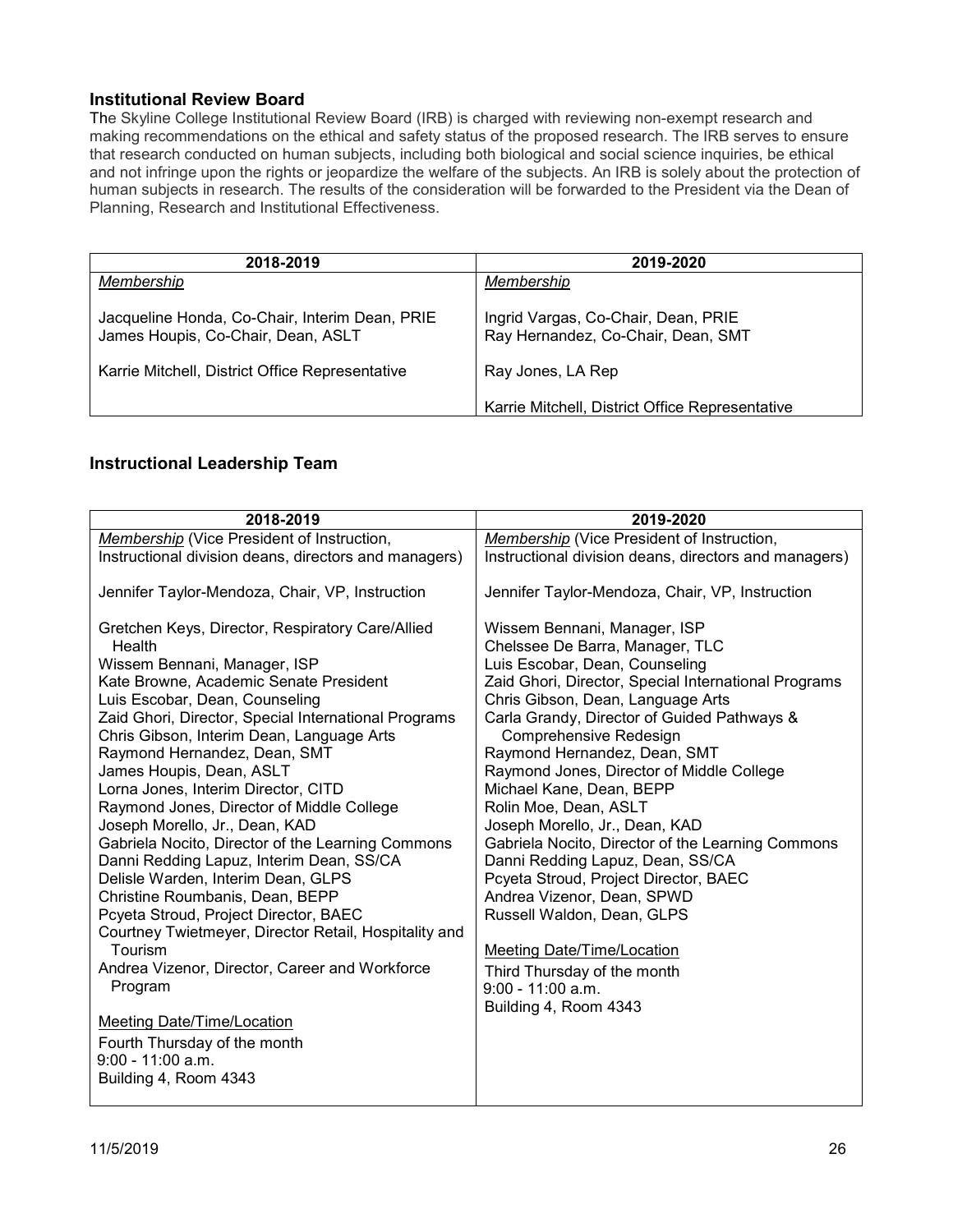### <span id="page-26-0"></span>**Management Council**

The Management Council is an appointed advisory to the College President and primarily meets to facilitate communication among Managers regarding College operations.

| 2018-2019                                      | 2019-2020                                      |
|------------------------------------------------|------------------------------------------------|
| Membership (President, Vice Presidents, Deans, | Membership (President, Vice Presidents, Deans, |
| Directors, and Classified Supervisors)         | Directors, and Classified Supervisors)         |
|                                                |                                                |
| Regina Stanback Stroud, Chair                  | Jannett Jackson, Chair, Interim President      |
|                                                |                                                |
| Michelle Batista                               | Michelle Batista                               |
| Wissem Bennani                                 | Wissem Bennani                                 |
| Eloisa Briones                                 | Eloisa Briones                                 |
| <b>Amory Cariadus</b>                          | Paul Cassidy                                   |
| Paul Cassidy                                   | Kevin Chak                                     |
| Kevin Chak                                     | <b>Cherie Colin</b>                            |
| <b>Cherie Colin</b>                            | Chelssee De Barra                              |
| Chelssee De Barra                              | John Doctor                                    |
| John Doctor                                    | Luis Escobar                                   |
| Luis Escobar                                   | <b>Connor Fitzpatrick</b>                      |
| <b>Connor Fitzpatrick</b>                      | Angélica Garcia                                |
| Angélica Garcia                                | <b>Zaid Ghori</b>                              |
| <b>Zaid Ghori</b>                              | Chris Gibson                                   |
| Chris Gibson                                   | Carla Grandy                                   |
| Raymond Hernandez                              | Alvin Gubatina                                 |
| Jacqueline Honda                               | Raymond Hernandez                              |
| Lasana Hotep                                   | Lasana Hotep                                   |
| James Houpis                                   | Judy Hutchinson                                |
| Judy Hutchinson                                | Raymond Jones                                  |
| Lorna Jones                                    | Michael Kane                                   |
| Raymond Jones                                  | Susan Lorenzo                                  |
| Gretchen Keys                                  | <b>William Minnich</b>                         |
| Susan Lorenzo                                  | Rolin Moe                                      |
| William Minnich                                | Joseph Morello, Jr.                            |
| Joseph Morello, Jr.                            | Regina Morrison                                |
| Regina Morrison                                | Ellen Murray<br>Gabriela Nocito                |
| Ellen Murray<br>Gabriela Nocito                |                                                |
| Danni Redding Lapuz                            | Danni Redding Lapuz<br><b>Michael Stokes</b>   |
| <b>Christine Roumbanis</b>                     | Pcyeta Stroud                                  |
| <b>Michael Stokes</b>                          | Jennifer Taylor-Mendoza                        |
| Pcyeta Stroud                                  | Chad Thompson                                  |
| Jennifer Taylor-Mendoza                        | Jim Vangele                                    |
| Chad Thompson                                  | Ingrid Vargas                                  |
| <b>Courtney Twiertmeyer</b>                    | Andrea Vizenor                                 |
| Jim Vangele                                    | Russell Waldon                                 |
| Andrea Vizenor                                 |                                                |
| Delisle Warden                                 | <b>Meeting Date/Time/Location</b>              |
|                                                | Second Tuesday of the month                    |
| <b>Meeting Date/Time/Location</b>              | $2:00 - 3:30$ p.m.                             |
| Second Tuesday of the month                    | Building 4, Room 4343                          |
| $2:00 - 3:30$ p.m.                             |                                                |
| Building 4, Room 4343                          |                                                |
|                                                |                                                |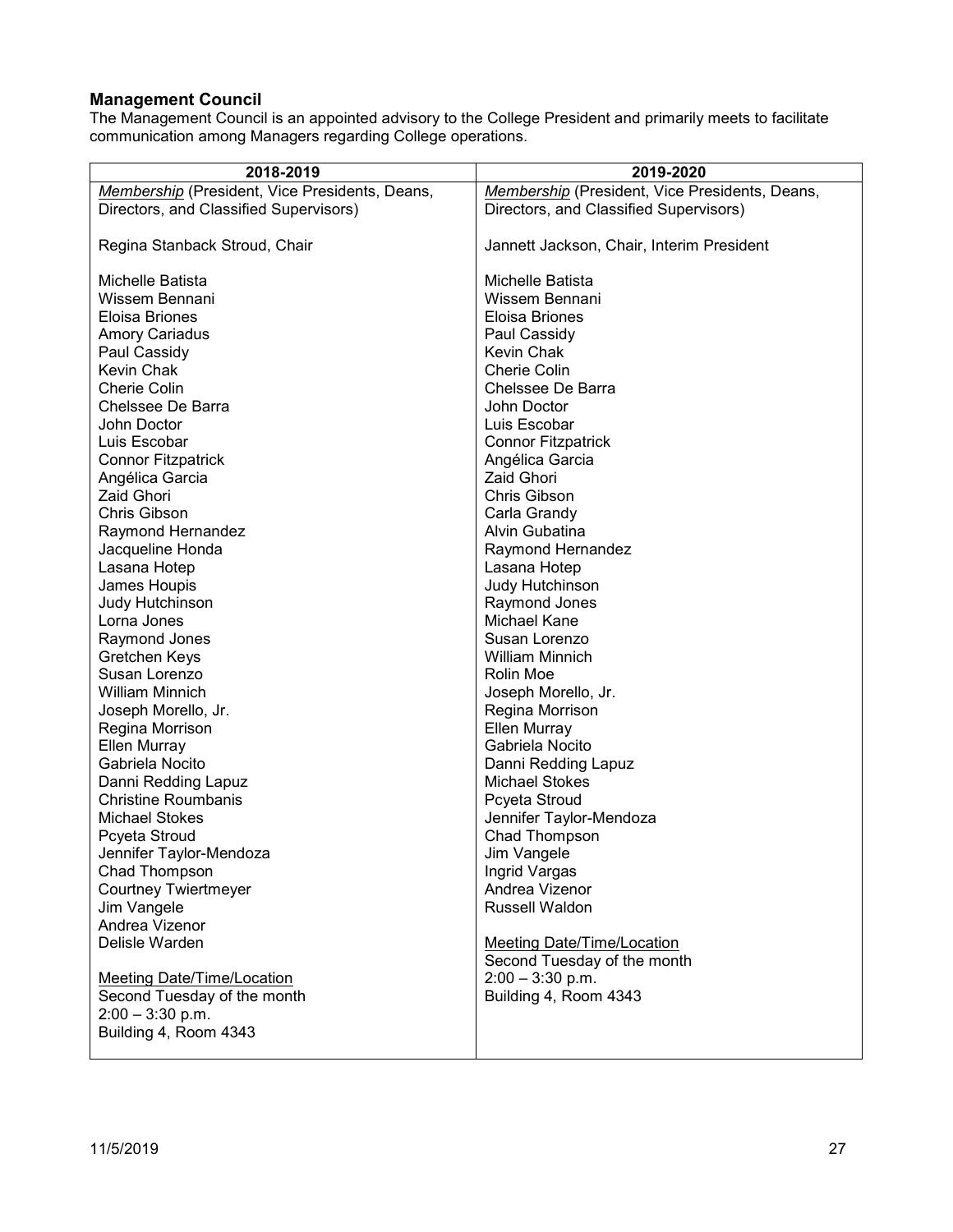## <span id="page-27-0"></span>**Outreach Committee**

| 2018-2019                                                                                        | 2019-2020                                                                                               |
|--------------------------------------------------------------------------------------------------|---------------------------------------------------------------------------------------------------------|
| Membership                                                                                       | Membership                                                                                              |
| William Minnich, Co-Chair, Dean, Enrollment Services<br>Lauren Ford, Co-Chair, College Recruiter | William Minnich, Co-Chair, Dean, Enrollment Services<br>Jeremy Evangelista, Co-Chair, College Recruiter |
| Raul Amaya, SparkPoint                                                                           | Raul Amaya, SparkPoint                                                                                  |
| Chris Branco, SS/CA Rep                                                                          | Chris Branco, SS/CA Rep                                                                                 |
| Cherie Colin, Director, MCPR<br>Connor Fitzpatrick, MCPR/Classified Senate Rep                   | Kristina Brower, BEPP Rep<br>Martina Center, Middle College                                             |
| Jeremy Evangelista, Financial Aid Rep                                                            | Cherie Colin, Director, MCPR                                                                            |
| Zaid Ghori, GLPS Rep                                                                             | Connor Fitzpatrick, MCPR/Classified Senate Rep                                                          |
| Lasana Hotep, Dean, SESP                                                                         | Stephanie Flores, Financial Aid                                                                         |
| Julia Johnson, BEPP Rep                                                                          | Lasana Hotep, Dean, SESP                                                                                |
| Raymond Jones, Director, Middle College                                                          | Nancy Lam, BEPP Rep                                                                                     |
| Nancy Lam, BEPP Rep                                                                              | Flor Lopez, SparkPoint                                                                                  |
| Flor Lopez, SparkPoint                                                                           | Melissa Matthews, COUN Rep                                                                              |
| Melissa Matthews, COUN Rep                                                                       | Ellen Murray, Director, Promise Scholars                                                                |
| Ellen Murray, Director, Promise Scholars                                                         | Sha' Kuana Ona, Promise Scholars                                                                        |
| Suzanne Poma, COUN Rep                                                                           | Claudia Paz, SPWD Rep                                                                                   |
| Nadio Tariq, SMT Rep                                                                             | Suzanne Poma, COUN Rep                                                                                  |
| Chad Thompson, Director, SparkPoint                                                              | Sindy Soto, Middle College                                                                              |
| Andrea Vizenor, Director of Workforce Development<br>Stephanie Wells, GLPS Rep                   | Pcyeta Stroud, BEPP Rep<br>Marisa Thigpen, ASLT Rep                                                     |
| VACANT, ASSC Rep                                                                                 | Chad Thompson, Director, SparkPoint                                                                     |
| *, PSC Outreach, Financial Aid Rep                                                               | Andrea Vizenor, Dean, SPWD                                                                              |
|                                                                                                  | Stephanie Wells, GLPS Rep                                                                               |
|                                                                                                  | Alyssa Wong-Conway, SMT Rep                                                                             |
|                                                                                                  | VACANT, ASSC Rep                                                                                        |
| Meeting Date/Time/Location                                                                       |                                                                                                         |
| To be determined                                                                                 |                                                                                                         |
|                                                                                                  |                                                                                                         |
|                                                                                                  | <b>Meeting Date/Time/Location</b>                                                                       |
|                                                                                                  | To be determined                                                                                        |
|                                                                                                  |                                                                                                         |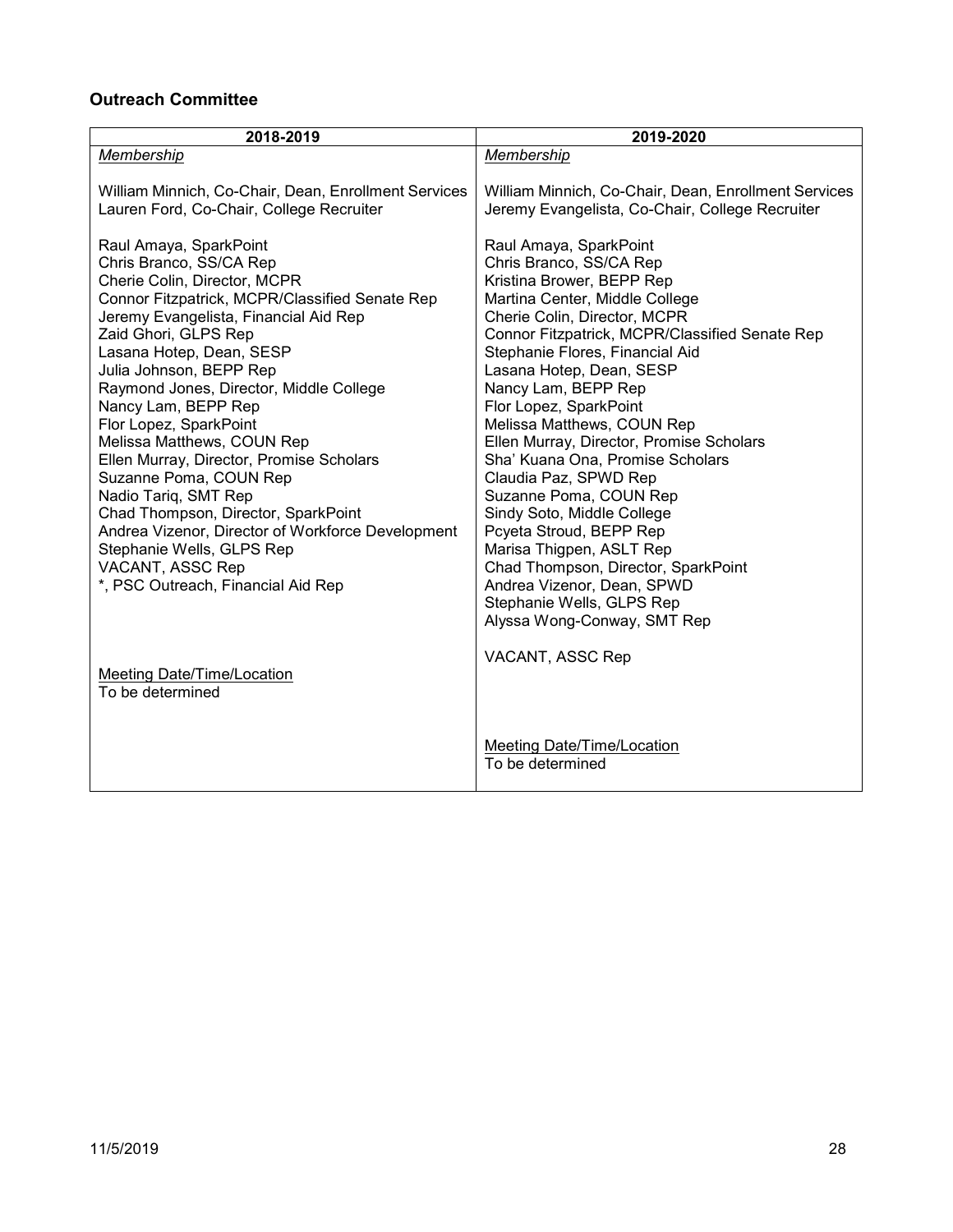### <span id="page-28-0"></span>**Scholarship Selection Committee**

The Scholarship Committee serves as a general policy advisory group to the scholarship program and as a selection committee for general scholarships and awards that may be assigned to their jurisdiction. The primary sources of scholarships for which this committee selects scholarship recipients are Skyline and District Foundation and Skyline Organization funds.

| 2018-2019                                                                                                                                                                                                                                                                                                                                                                                                                                                                                                                                                                                                                                                                                                                                                                | 2019-2020                                                                                                                                                                                                                                                                                                                                                                                                                                                                                                                                                                                                                                                                                                                                                                                                                                                                                                                                                                       |
|--------------------------------------------------------------------------------------------------------------------------------------------------------------------------------------------------------------------------------------------------------------------------------------------------------------------------------------------------------------------------------------------------------------------------------------------------------------------------------------------------------------------------------------------------------------------------------------------------------------------------------------------------------------------------------------------------------------------------------------------------------------------------|---------------------------------------------------------------------------------------------------------------------------------------------------------------------------------------------------------------------------------------------------------------------------------------------------------------------------------------------------------------------------------------------------------------------------------------------------------------------------------------------------------------------------------------------------------------------------------------------------------------------------------------------------------------------------------------------------------------------------------------------------------------------------------------------------------------------------------------------------------------------------------------------------------------------------------------------------------------------------------|
| Membership (members appointed by constituent                                                                                                                                                                                                                                                                                                                                                                                                                                                                                                                                                                                                                                                                                                                             | Membership (members appointed by constituent                                                                                                                                                                                                                                                                                                                                                                                                                                                                                                                                                                                                                                                                                                                                                                                                                                                                                                                                    |
| groups)                                                                                                                                                                                                                                                                                                                                                                                                                                                                                                                                                                                                                                                                                                                                                                  | groups)                                                                                                                                                                                                                                                                                                                                                                                                                                                                                                                                                                                                                                                                                                                                                                                                                                                                                                                                                                         |
| William Minnich, Co-Chair, Dean, Enrollment Services                                                                                                                                                                                                                                                                                                                                                                                                                                                                                                                                                                                                                                                                                                                     | William Minnich, Co-Chair, Dean, Enrollment Services                                                                                                                                                                                                                                                                                                                                                                                                                                                                                                                                                                                                                                                                                                                                                                                                                                                                                                                            |
| Jeremy Evangelista, Co-Chair, Financial Aid                                                                                                                                                                                                                                                                                                                                                                                                                                                                                                                                                                                                                                                                                                                              | Patricia Flores, Co-Chair, Financial Aid                                                                                                                                                                                                                                                                                                                                                                                                                                                                                                                                                                                                                                                                                                                                                                                                                                                                                                                                        |
| Linda Allen, Classified Senate Rep<br>AJ Bates, SMT Rep<br>Luciana Castro, LA Rep<br>Martina Center, Classified Senate Rep<br>Belinda Chan, Classified Senate Rep<br>Gina Ciardella, Classified Senate Rep<br>Brianna Clay, COUN Rep<br>Kevin Corsiglia, KAD Rep<br>Liza Erpelo, LA Rep<br>Safiyyah Forbes, SMT Rep<br>Zaid Ghori, GLPS Rep<br>Lasana Hotep, Dean, SESS<br>Flor Lopez, SparkPoint Rep<br>Soledad McCarthy, BEPP Rep<br>Pamela Ortiz, Classified Senate Rep<br>Kennya Ruiz, Classified Senate Rep<br>Michael Stokes, Director, TRiO<br>Arthur Takayama, SS/CA Rep<br>Chad Thompson, Interim Director, SparkPoint<br>Jessica Truglio, Classified Senate Rep<br>James "Jim" Wong, SS/CA Rep<br><b>Meeting Date/Time/Location</b><br>Meetings held as needed | Lindsey Ayotte, LA Rep<br>AJ Bates, SMT Rep<br>Michelle Batista, COUN Rep<br>George Buckingham, SS/CA Rep<br>Luciana Castro, LA Rep<br>Martina Center, Classified Senate Rep<br>Belinda Chan, Classified Senate Rep<br>Gina Ciardella, Classified Senate Rep<br>Brianna Clay, COUN Rep<br>Kevin Corsiglia, KAD Rep<br>Laura DeKaleita, SPWD Rep<br>Liza Erpelo, LA Rep<br>Safiyyah Forbes, SMT Rep<br>Zaid Ghori, GLPS Rep<br>Angelica Gorostiza, BEPP Rep<br>Monique Hernandez, SESP Rep<br>Flor Lopez, SparkPoint Rep<br>Soledad McCarthy, BEPP Rep<br>Pamela Ortiz, Classified Senate Rep<br>Katrina Pantiq, SESP Rep<br>Kennya Ruiz, Classified Senate Rep<br>Alberto Santellan, COUN Rep<br>Michael Stokes, Director, TRiO<br>Arthur Takayama, SS/CA Rep<br>Chad Thompson, Director, SparkPoint<br>Jessica Truglio, Classified Senate Rep<br>James "Jim" Wong, SS/CA Rep<br>Soodi Zamani, SMT Rep<br>Vacant, ASLT<br>Meeting Date/Time/Location<br>Meetings held as needed |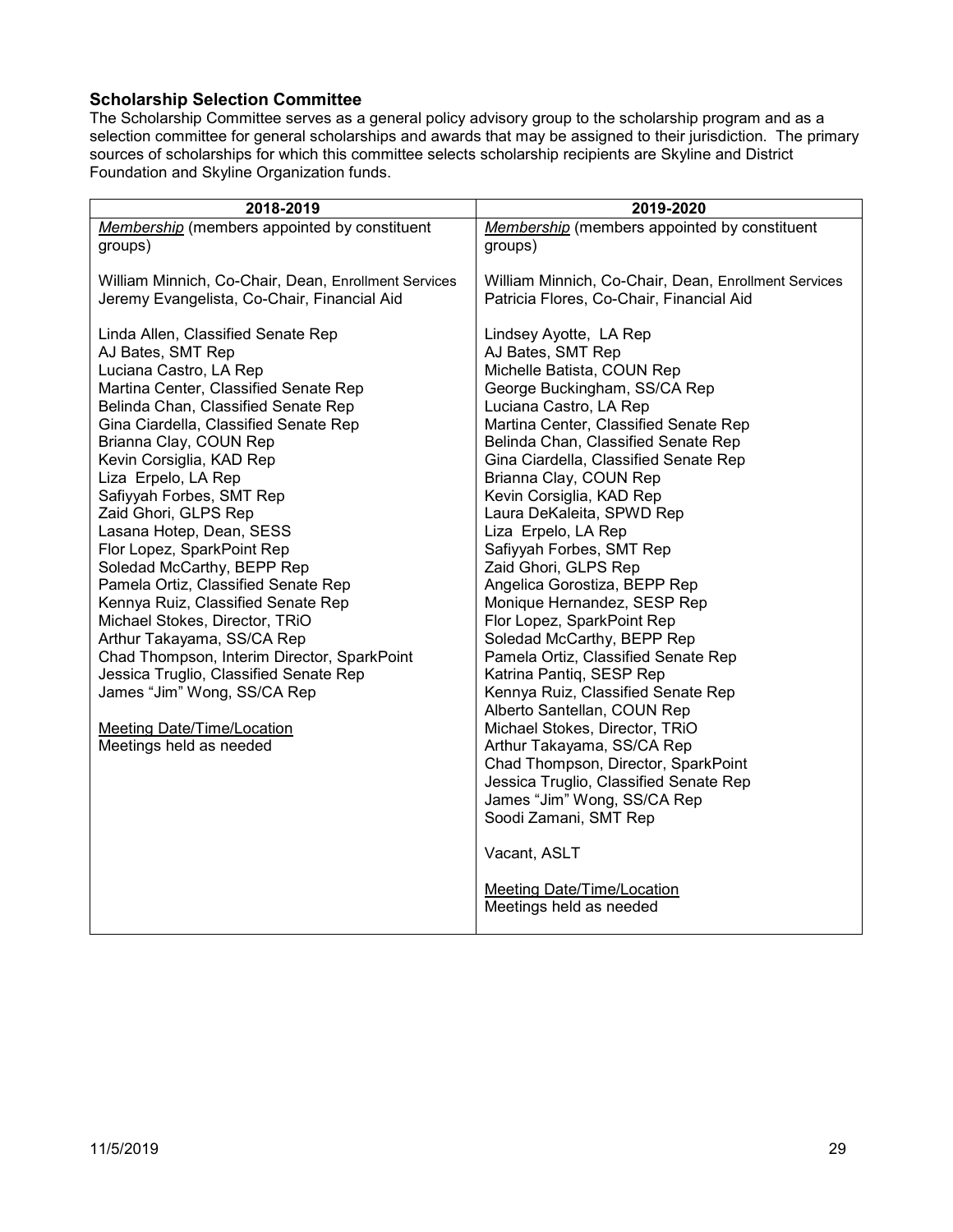# <span id="page-29-0"></span>**Student Scholarship Awards Ceremony Committee**

This committee is charged with planning and implementing the annual Student Scholarship Awards Ceremony and the Donor Appreciation Reception.

| 2018-2019                                                                                                                                                                                                                                                                                                                                                                                                                                                       | 2019-2020                                                                                                                                                                                                                                                                                                                                                                                                                                                          |
|-----------------------------------------------------------------------------------------------------------------------------------------------------------------------------------------------------------------------------------------------------------------------------------------------------------------------------------------------------------------------------------------------------------------------------------------------------------------|--------------------------------------------------------------------------------------------------------------------------------------------------------------------------------------------------------------------------------------------------------------------------------------------------------------------------------------------------------------------------------------------------------------------------------------------------------------------|
| Membership (interested faculty, staff and<br>administrators)                                                                                                                                                                                                                                                                                                                                                                                                    | Membership (interested faculty, staff and<br>administrators)                                                                                                                                                                                                                                                                                                                                                                                                       |
| William Minnich, Co-Chair, Dean, Enrollment<br>Services                                                                                                                                                                                                                                                                                                                                                                                                         | William Minnich, Co-Chair, Dean, Enrollment<br>Services                                                                                                                                                                                                                                                                                                                                                                                                            |
| Jeremy Evangelista, Co-Chair, Classified Rep                                                                                                                                                                                                                                                                                                                                                                                                                    | Patricia Flores, Co-Chair, Classified Rep                                                                                                                                                                                                                                                                                                                                                                                                                          |
| Linda Bertellotti, Operations Rep<br>Amanda Bortoli, Auxiliary Services Rep<br>Amory Cariadus, Director, Student Development<br>Kevin Chak, Bookstore Manager, Auxiliary Services<br>Cherie Colin, Director, MCPR<br>Jeremy Evangelista, Classified Rep<br>Angelica Gorostiza, BEPP Rep<br>Joshua Harris, Theater Events Manager<br>Lucy Jovel, COUN Rep<br>Regina Morrison, Director, Financial Aid<br>Golda Margate, EA, VPSS<br>Alessandra Zanassi, GLPS Rep | Linda Bertellotti, Operations Rep<br>Amanda Bortoli, Auxiliary Services Rep<br>John Doctor, Facilities<br>Alvin Gubatina, Student Development<br>Kevin Chak, Bookstore Manager, Auxiliary Services<br>Mia Coo, MCPR<br>Jeremy Evangelista, Classified Rep<br>Angelica Gorostiza, BEPP Rep<br>Joshua Harris, Theater Events Manager<br>Lucy Jovel, COUN Rep<br>Dafna Kapshud, Foundation Rep<br>Regina Morrison, Director, Financial Aid<br>Golda Margate, EA, VPSS |
| Academic Senate President *<br>Honors Transfer Program Coordinator *<br>Phi Theta Kappa Coordinator *<br>Transfer Center Coordinator *                                                                                                                                                                                                                                                                                                                          | *Representative who may choose to only attend<br>those meetings which directly affect their area                                                                                                                                                                                                                                                                                                                                                                   |
| Master of Ceremony *<br>*PSC Outreach, Financial Aid Rep                                                                                                                                                                                                                                                                                                                                                                                                        | <b>Meeting Date/Time/Location</b><br>Meetings held as needed                                                                                                                                                                                                                                                                                                                                                                                                       |
| *Representative who may choose to only attend<br>those meetings which directly affect their area                                                                                                                                                                                                                                                                                                                                                                |                                                                                                                                                                                                                                                                                                                                                                                                                                                                    |
| <b>Meeting Date/Time/Location</b><br>Meetings held as needed                                                                                                                                                                                                                                                                                                                                                                                                    |                                                                                                                                                                                                                                                                                                                                                                                                                                                                    |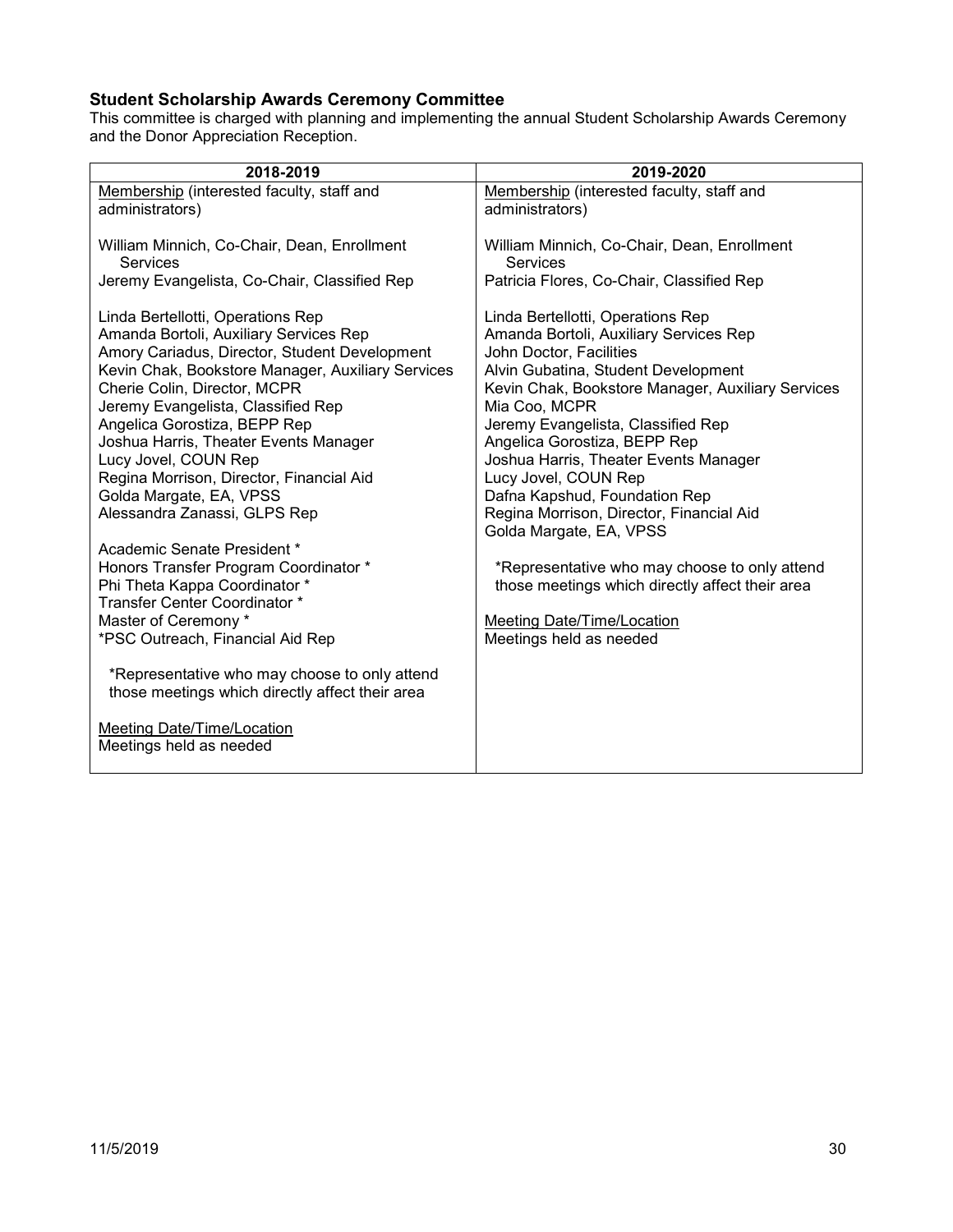# <span id="page-30-0"></span>**Student Services Leadership Team**

| 2018-2019                                                                                                                                                                                                                | 2019-2020                                                                                                                                                                                                   |
|--------------------------------------------------------------------------------------------------------------------------------------------------------------------------------------------------------------------------|-------------------------------------------------------------------------------------------------------------------------------------------------------------------------------------------------------------|
| Membership (Vice President of Student Services,                                                                                                                                                                          | Membership (Vice President of Student Services,                                                                                                                                                             |
| Student Services Divisional Deans, and Managers)                                                                                                                                                                         | Student Services Divisional Deans, and Managers)                                                                                                                                                            |
| Angélica Garcia, VP, Student Services                                                                                                                                                                                    | Angélica Garcia, VP, Student Services                                                                                                                                                                       |
| Michelle Batista, Student Support Manager, VPSS<br>Office<br>Amory Cariadus, Director, Student Development<br>Gina Ciardella, VRC Rep<br>Luis Escobar, Dean, Counseling<br>Melanie Espinueva- Aure, Faculty Coordinator, | Michelle Batista, Director Student Support<br>Services/Title IX Deputy Coordinator<br>Alvin Gubatina, Interim Director, Student<br>Development<br>Gina Ciardella, VRC Rep<br>Luis Escobar, Dean, Counseling |
| EOP&S                                                                                                                                                                                                                    | Melanie Espinueva- Aure, Faculty Coordinator,                                                                                                                                                               |
| Lauren Ford, College Recruiter                                                                                                                                                                                           | EOP&S                                                                                                                                                                                                       |
| Lasana Hotep, Dean, SESP<br>Katrina Pantig, Program Services Coordinator, SESP<br>Suzanne Poma, Transfer Center COUN Rep<br>Susan Lorenzo, Registrar, A&R<br>Golda Margate, Exec Asst VPSS Office                        | Jeremy Evangelisa, College Recruiter<br>Carla Grandy, Director Guided Pathways and<br>Comprehensive Redesign<br>Lasana Hotep, Dean, SESP<br>Katrina Pantig, Program Services Coordinator, SESP              |
| Melissa Matthew, Faculty Coordinator, DRC<br>William Minnich, Dean, Enrollment Services                                                                                                                                  | Lucy Jovel, Transfer Center COUN Rep<br>Susan Lorenzo, Registrar, A&R                                                                                                                                       |
| Nathaniel Nevado, GEN COUN Rep                                                                                                                                                                                           | Golda Margate, Exec Asst VPSS Office                                                                                                                                                                        |
| Regina Morrison, Director, Financial Aid                                                                                                                                                                                 | Melissa Matthew, Faculty Coordinator, DRC                                                                                                                                                                   |
| Michael Stokes, Director, TRiO                                                                                                                                                                                           | William Minnich, Dean, Enrollment Services                                                                                                                                                                  |
| Chad Thompson, Director, SparkPoint<br>Jim Vangele, Chief, Public Safety                                                                                                                                                 | Nathaniel Nevado, GEN COUN Rep<br>Regina Morrison, Director, Financial Aid                                                                                                                                  |
| Lavinia Zanassi, Career COUN Rep                                                                                                                                                                                         | Michael Stokes, Director, TRiO                                                                                                                                                                              |
|                                                                                                                                                                                                                          | Chad Thompson, Director, SparkPoint<br>Jim Vangele, Chief, Public Safety                                                                                                                                    |
| <b>Meeting Date/Time/Location</b>                                                                                                                                                                                        | Lavinia Zanassi, Career COUN Rep                                                                                                                                                                            |
| Fourth Tuesday of the month                                                                                                                                                                                              |                                                                                                                                                                                                             |
| $10:00 - 11:30$ a.m.<br>Building 4, Room 4343                                                                                                                                                                            | <b>Meeting Date/Time/Location</b>                                                                                                                                                                           |
|                                                                                                                                                                                                                          | Fourth Tuesday of the month                                                                                                                                                                                 |
|                                                                                                                                                                                                                          | $10:00 - 11:30$ a.m.                                                                                                                                                                                        |
|                                                                                                                                                                                                                          | Building 4, Room 4343                                                                                                                                                                                       |